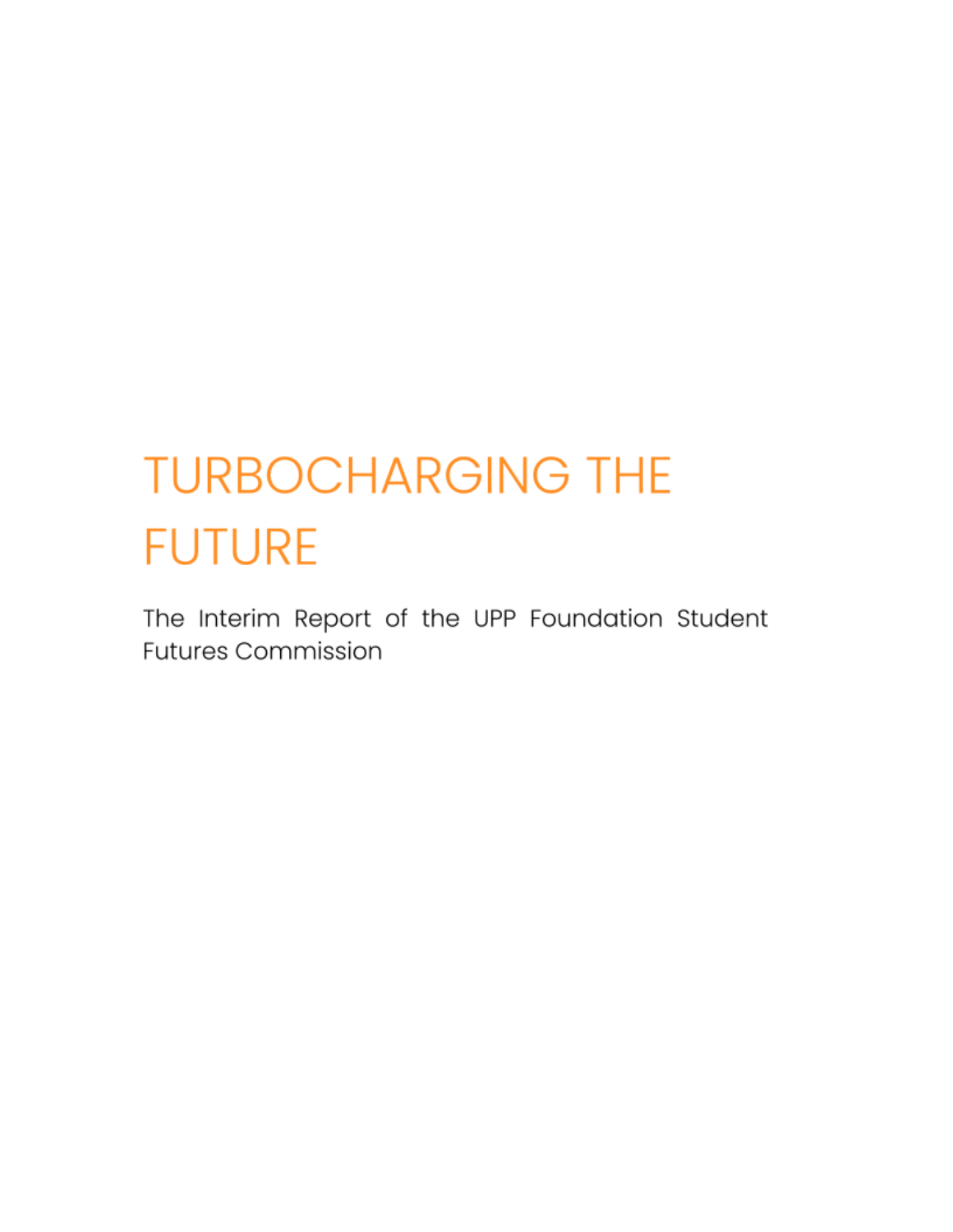## **TURBOCHARGING THE FUTURE**

The Interim Report of the UPP Foundation Student Futures Commission

## Table of Contents

| <b>Foreword</b>                                                                                                                                            | $\overline{\mathbf{3}}$ |
|------------------------------------------------------------------------------------------------------------------------------------------------------------|-------------------------|
| <b>Introduction</b>                                                                                                                                        | 6                       |
| Teaching and learning in higher education has changed dramatically<br>but can the sector keep up with this acceleration?                                   | 9                       |
| The closure of schools and universities has significantly impacted<br>student preparedness and confidence                                                  | $12 \overline{ }$       |
| Getting transitions right has never been more important                                                                                                    | 15                      |
| Concerns around student mental health and wellbeing were already<br>front of mind for the sector - and the issues have been exacerbated<br>by the pandemic | 18                      |
| Getting this next term right for students, new and returning, has never<br>been more important.                                                            | 20                      |
| <b>Methodology</b>                                                                                                                                         | 23                      |
| <b>References</b>                                                                                                                                          | 28                      |

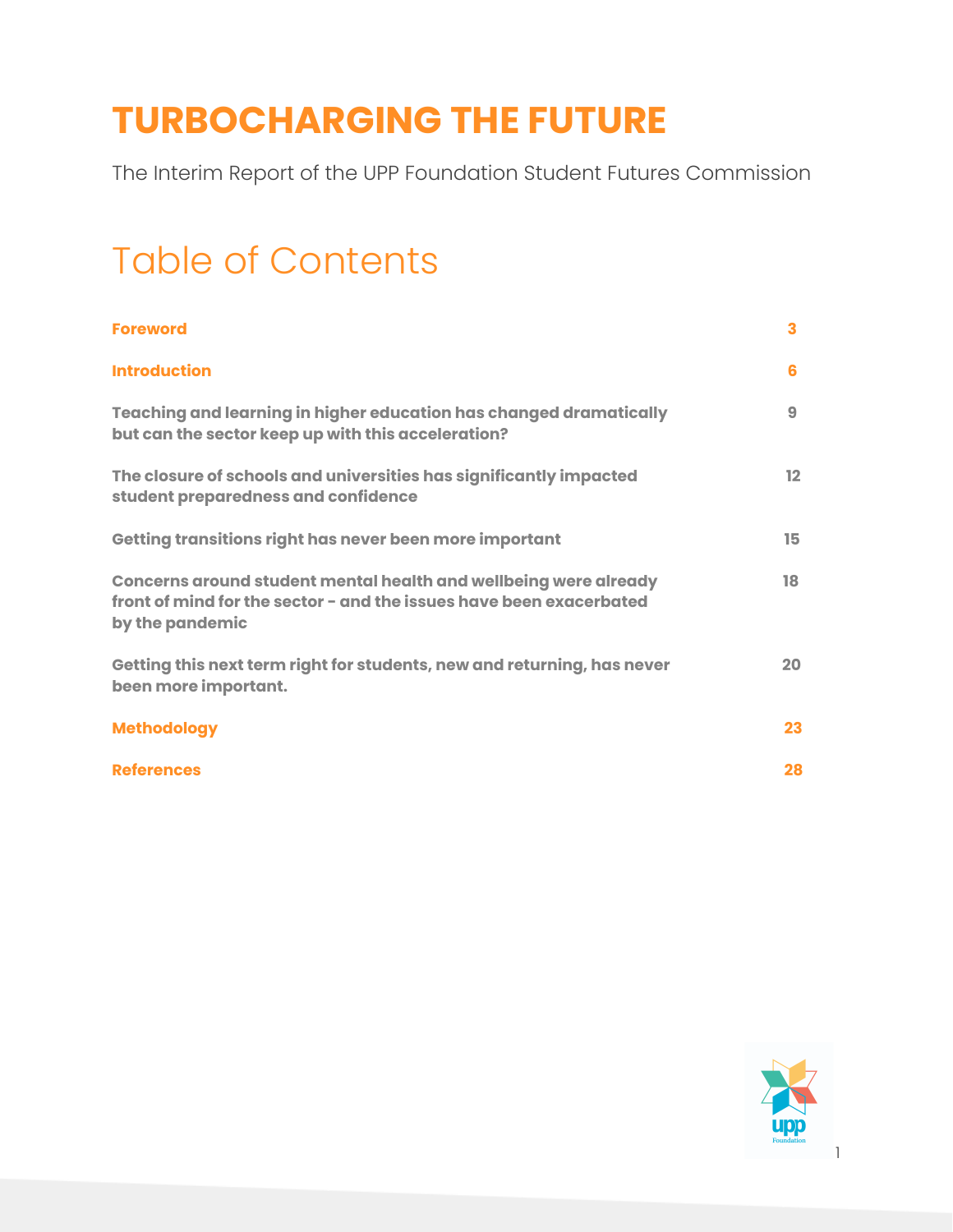## Forward: Mary Curnock Cook CBE, Chair of the UPP Foundation Student Futures Commission

During the months of intensive oral and written evidence-gathering for the UPP Foundation Student Futures Commission, we were flooded with thoughtful insights and reflections from across the higher education sector. But two moments stand out for me as serious wake-up calls.

The first was a comment from Geoff Layer, chair of the Disabled Students' Commission, who noted that disabled students felt that the things they had been asking for over many years, but were told they couldn't have, had been delivered in days and weeks when the pandemic hit. Disabled students too often languish at the bottom of to-do lists because the interests of the majority non-disabled students' needs tend to come first. This must change: anything we can do to make disabled students' lives easier needs to be prioritised.

The comment also highlighted that colleagues in higher education have worked incredibly hard to react to the shocking circumstances of the pandemic and have perhaps surprised themselves at what they turned out to be capable of. Not that anyone wants HE staff to continue to work under the intense pressure that has prevailed in the past 18 months but it is a salutary lesson in change management and pace, albeit in crisis mode.

The second was feedback from Mhairi Underwood from The Student Room, who had heard students identifying as being from the "cohort with the fake grades". The idea that young people feel that their grades are somehow not worthy speaks to the wider sense of low confidence that students have articulated as we collected our evidence. Most students feel they are below where they should be academically; they are anxious about their rusty social skills, and worry about developing social and professional relationships. They are downcast about their job prospects when they graduate, with many turning to "panic Masters" to postpone their entry to what they perceive to be a disastrously competitive recruitment market.

Although the commission has yet to complete its evidence on graduate jobs and employability, I have been dismayed to hear that many employers don't even bother to acknowledge job applications, let alone give feedback. Shame on them. Young people have borne the brunt of the fallout from the pandemic, with their studies online, socialising curtailed, summer and on-campus jobs drying up, and the absence of so many rites of passage into young adulthood – school-leaving rituals and graduation ceremonies amongst them. Employers are the grown-ups here, and they should know better.

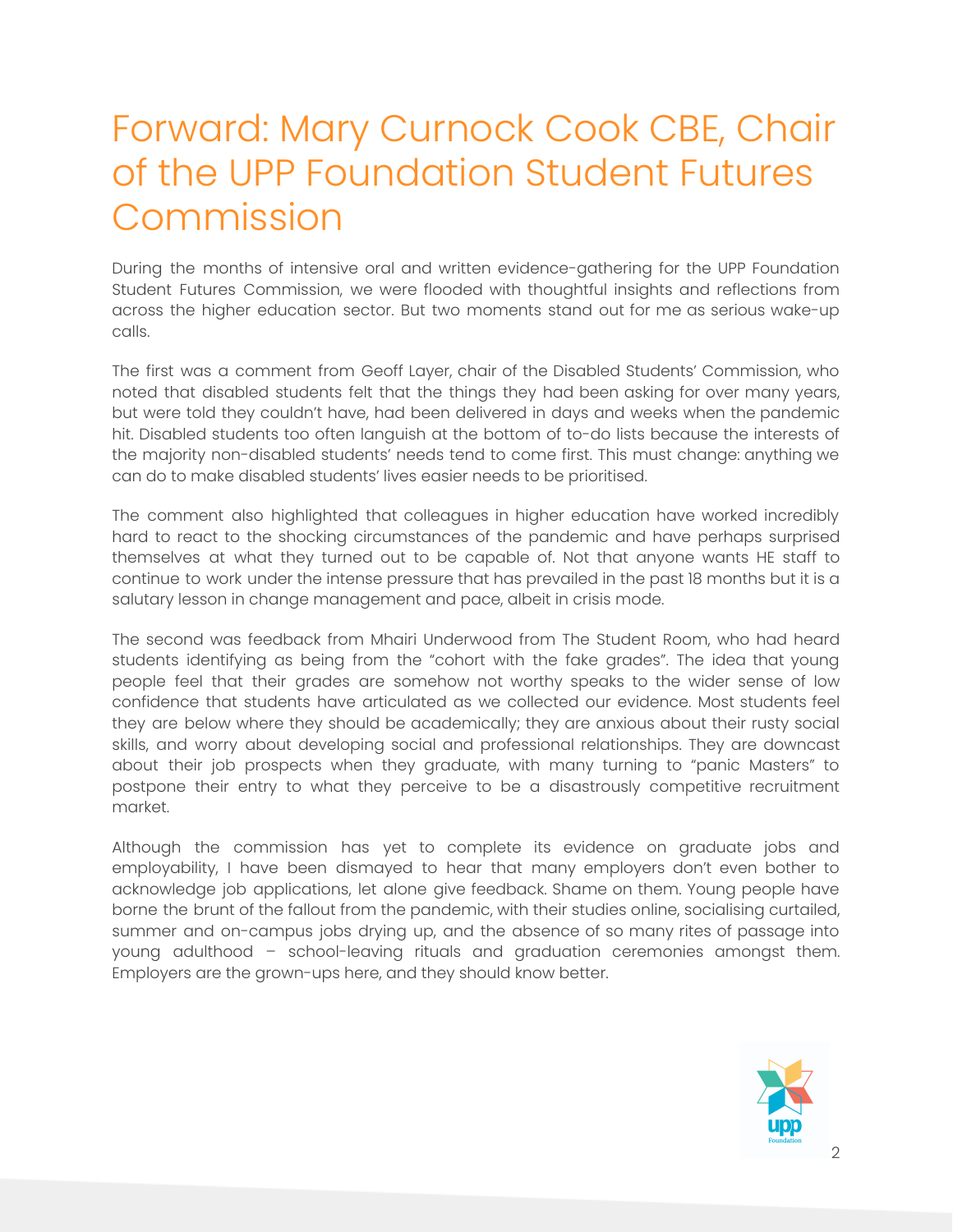Our interim report articulates this sense of low confidence and uncertainty among students and points to a number of areas where the sector will want to prioritise resources. Much has been said about the downsides of online learning for students – and digital inequality remains a significant barrier to engagement – but the academic community has also noted plenty of benefits, not least for opening up innovation in learning design, which in turn seems to have played a role in improving inclusion for diverse students.

In particular, real strides have been made in assessment where less time-pressured exam-hall and more open-book plus more time have allowed many to showcase their academic capability and progress in ways that have been something of a revelation to students and academics alike. There is an important job to do to counteract the negative framing of digitally enhanced learning in the public domain so that continuing to deploy aspects of teaching online is understood as a positive enhancement compared to the pre-Covid era.

Unsurprisingly, the evidence also highlights the potential for a worsening mental wellbeing crisis amongst students and this will need to be an enduring priority for universities in the coming years. But we heard about amazing initiatives put in place to head off mental health problems, including the attention being given to transitions, not just for incoming first year students, but also for returners to campus. Student support services have learned of benefits to offering online or remote services, sometimes finding those dubbed "hard-to-reach" a little less so when the offer is made more flexible.

Student engagement has long been a challenge for universities but the crisis appears to have crystallised the concept of "belonging" as a more inclusive and affiliative framing of the idea. Many universities will be thinking hard about how to foster this sense of belonging, through service and volunteering, through extra-curricular activities and through more authentic communication with students. Students want to be talked to, not about.

In everything discussed about students, it is clear that those from poorer backgrounds, and non-traditional students more generally, have been most affected by the pandemic – whether through digital inequality, financial poverty, or lack of wider community support. We were left in no doubt that these students are being prioritised in the sector's response.

I was heartened to hear about what felt like a step-change in relationships between students' unions and university leadership teams. SUs have undoubtedly played an enormously positive role and have welcomed more collaborative working with university staff to the benefit of all. Underlining everything we heard was a story of immense hard work, sacrifice, and no little hardship as staff worked tirelessly to do their best for students during the pandemic. It is important to remember that we cannot do our best for students in these difficult times unless we also care for the staff who care for them.

I would like to place on record my sincere thanks to the UPP Foundation, and our partners Wonkhe, Group GTI, and Shakespeare Martineau, for their foresight in setting up the Student Futures Commission. I would also like to thank the wonderful commissioners who have given so freely of their time and expertise and to everyone who has provided their insights in person

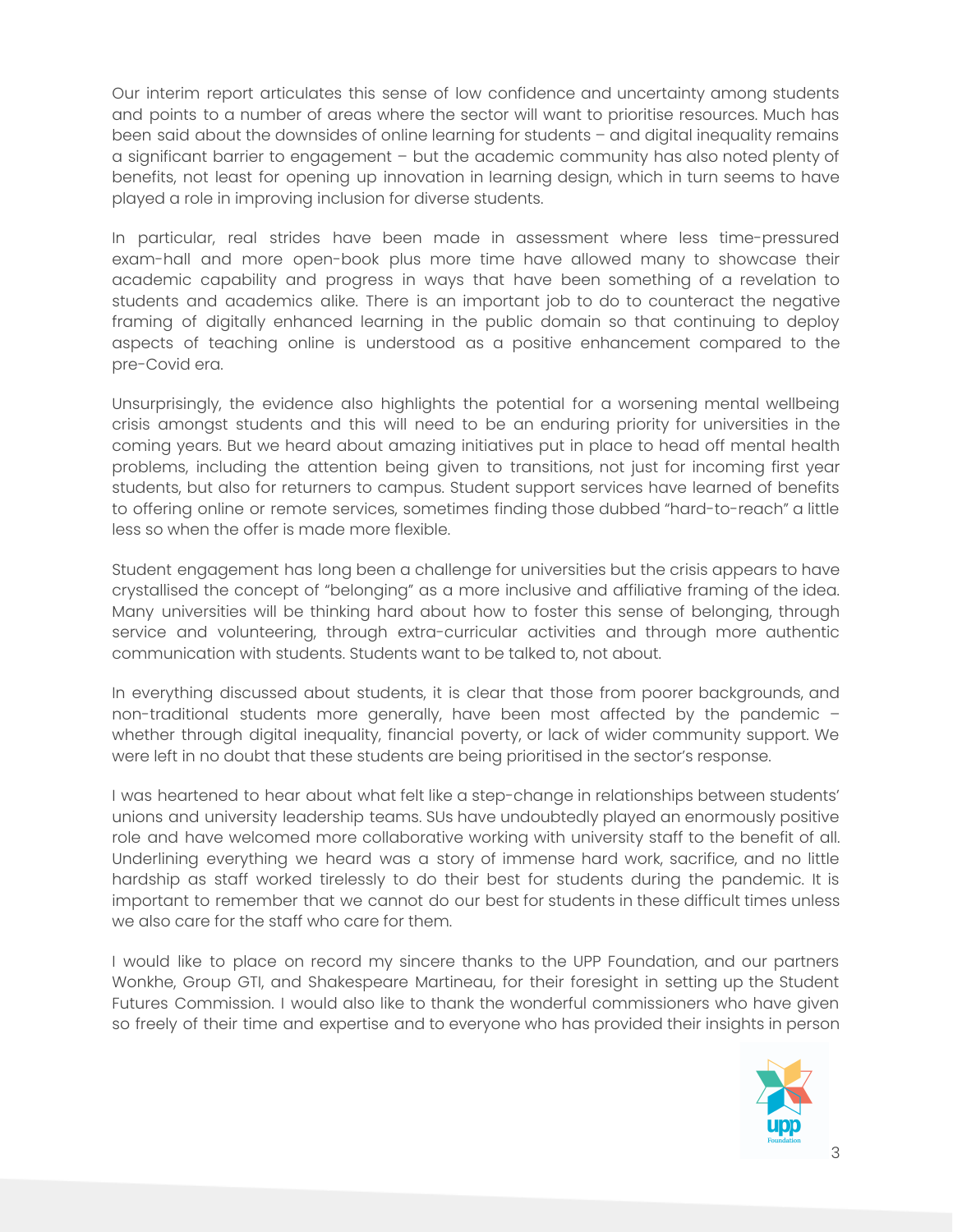or in writing. Our work so far has shown again how much the higher education sector is capable of when it has a shared endeavour.



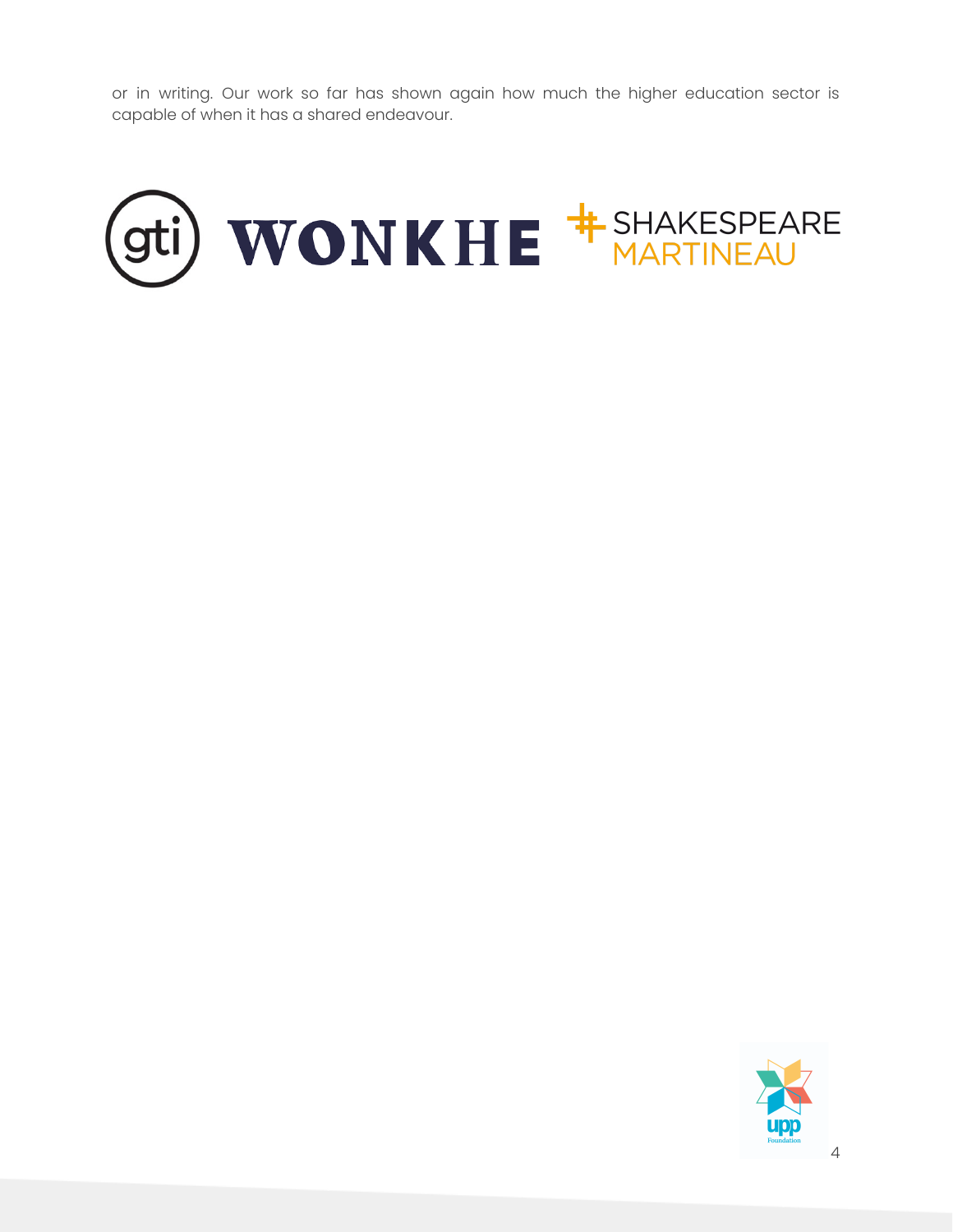## Introduction

The UPP Foundation Student Futures Commission was set up to help the sector navigate through the next academic year, and beyond, as it recovers from the disruption of the pandemic. We hope that this work will enable the sector to get ahead of the curve, based on up to date evidence and analysis about what works and what students want.

The UK higher education sector is rightly proud of its autonomy and ability to lead itself, and so this interim report does not set out recommendations, but aims to collate the evidence we have seen so far on teaching and learning, student experience, and student mental health, where this relates to the start of term in September 2021. While the majority of the commission's work is looking into the medium and longer term future, we felt it was important to support the gathering of evidence from across the sector on some of these issues.

We hope that it also provides a starting point for the wider discussions which will need to take place.

Our main observations fall into three areas:

### *If the future for teaching and learning is digital, universities must sustain and improve their engagement with students and with the wider public.*

- 1. Our evidence shows a consensus that some form of digital learning is here to stay. Despite much ink (real and digital) being spilt on the subject, nobody is calling for either of the extremes - teaching that is fully online or only in person.
- 2. This is made more difficult by the need to separate out what students want now, as we emerge from the pandemic, and what they might want in a year, or in five years' time. Effective and ongoing student engagement, communication and evaluation will be critical, and the sector should not be afraid of pooling lessons learned and best practice as it develops.
- 3. The sector is finding itself under intense pressure from students, and via the media to explain and justify its moves. For many outside higher education, online learning looks like a cost cutting measure, or one of a lazy unwillingness to go back to face to face and other 'harder' methods of teaching.
- 4. This is not a view that the Commission shares. It is clear from the evidence that many institutions genuinely believe blended learning has real potential, and that they wish to continue some of the progress they have made as a result of the pandemic for the benefit of students.

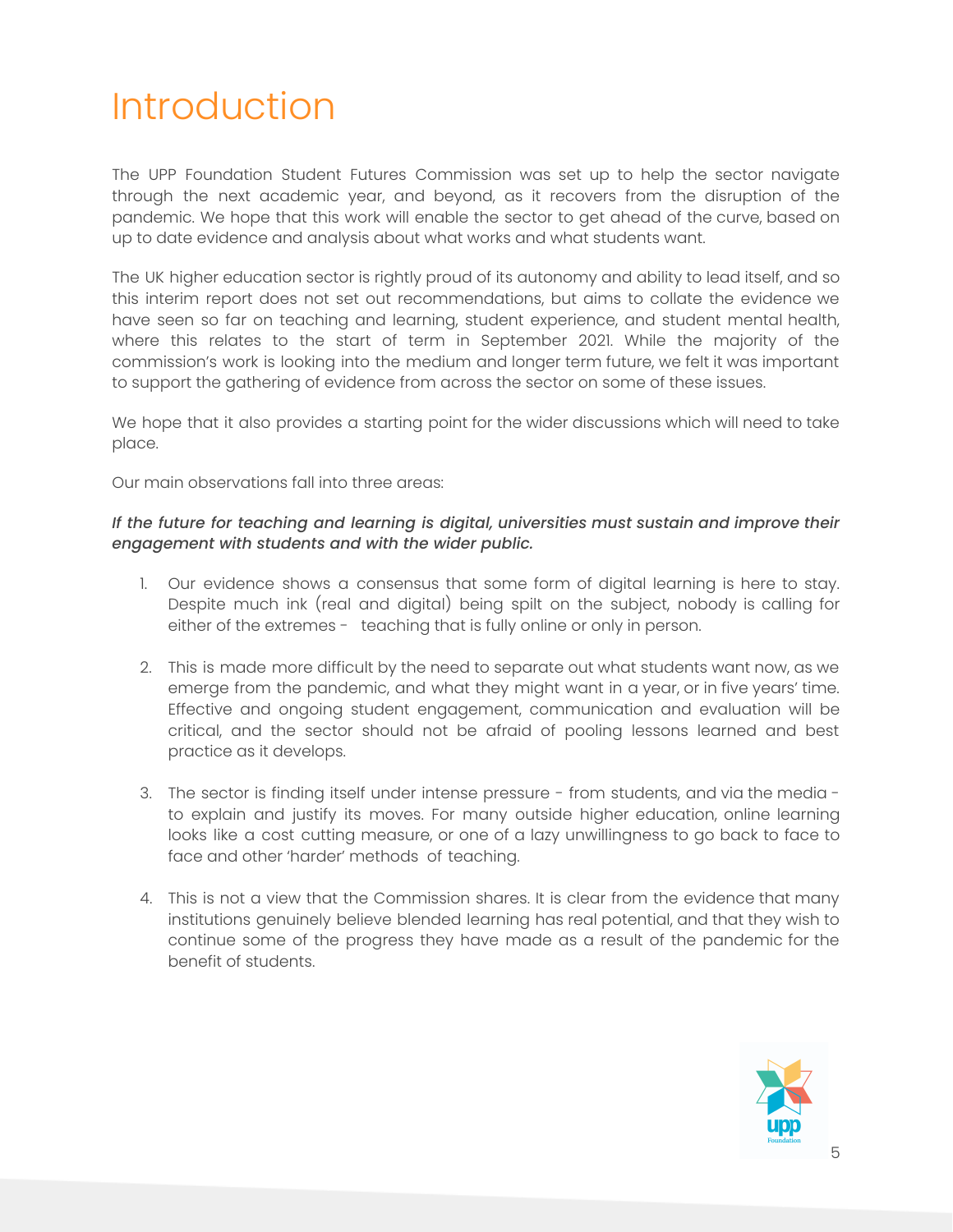5. However, universities will need to prioritise work from September with students and with parents, including through the media, to understand expectations around what is variously called 'hybrid' or 'blended' learning, and to explain clearly exactly what students will receive, rather than simply broad framing and debates about terminology. Furthermore, universities would benefit from discussing openly the pedagogical benefits of their proposed models - not just the underpinning technological architecture. This is not a debate that the sector can duck.

#### *Getting transition support right will be vital this year.*

- 6. Amidst a second year of disruption to A-Level and Level 3 qualifications and exams, universities must ensure they quickly establish any curriculum gaps in students' knowledge. Incoming students will clearly have gaps in their learning, and they might not have caught up fully on their own during summer between finishing school- or college- based study and going to university.
- 7. It will be important to support students with these gaps both because of the difficulty some will face in accessing undergraduate level content, but also before they have a knock-on impact on student confidence, retention, and mental health. Universities may wish to refocus on some forms of baseline assessment in the Autumn.
- 8. Students will not have experienced disruption to learning in a uniform way, and it is also likely that learning gaps are more problematic in some disciplines than others. So while there is limited benefit in a sector wide or even institution wide approach to catch up (unlike in the school sector), departments and faculties will need to establish the extent of learning loss and what that means for their own students' ability to access first year material in the form of contextualised transition plans.
- 9. For some students, missed content for their Level 3 qualifications will be less critical for their university studies than the maturing of their study skills which may have been held back during home and online learning. Universities may need to put extra resources into supporting students in self efficacy and study skills to ensure they can access the course curriculum successfully.
- 10. In addition, students that have spent less time in school have missed out on the usual intensive period of revision and consolidation that comes with end of year assessments. As well as potential gaps in knowledge, students will therefore need additional support to close these "preparedness gaps" in study skills, academic confidence and readiness for higher level learning.
- 11. Universities will need to build on and improve their student engagement to ensure the needs of different types of students are met, particularly for students with disabilities, commuter students, mature students, and those from disadvantaged backgrounds, and especially black and minority ethnic groups.

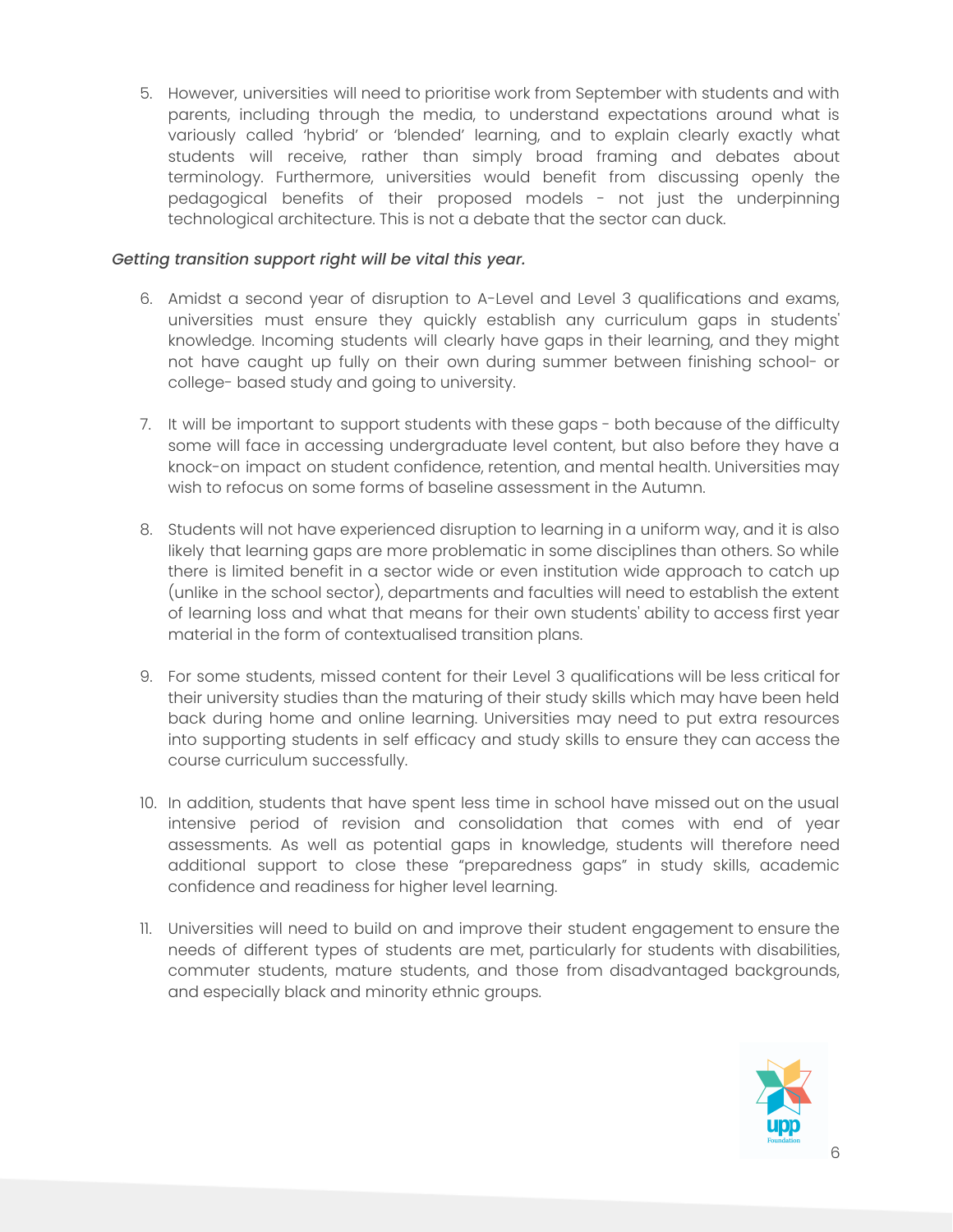### *Students need support to help regain a sense of control over their university experience, and to rebuild their confidence.*

- 12. Overwhelmingly, students reported lacking in confidence; they feel they are entering university with "fake grades" that might damage them in the future; they are unsure about the teaching on offer this year and about the threat of further periods of lockdown; they feel that they are below the standard they expected to be academically; and they have little confidence in the future employment market once they graduate.
- 13. The ongoing uncertainty as to what a university will look and feel like for students, both as a direct result of the pandemic and as a result of unclear or inconsistent advice from the Government, is contributing to the anxiety and unease felt by students. Institutions should be ready to help support students to regain control of their university experience, rebuild their confidence and make the most of their time at university.
- 14. This unease and uncertainty means that some students will struggle to re-engage with the student experience fully. They will need support to re-engage with extra-curricular activities, participation in which has declined significantly, and to build or rebuild friendships and connections with their peers. Engagement in extracurricular opportunities, and fostering a sense of belonging in the university community, are both well-evidenced ways to improve mental wellbeing, but also for student outcomes more broadly (engagement, academic outcomes and labour market outcomes). Both have been in short supply over the past two years, and will take concerted effort to rebuild.
- 15. There are also risks both for individuals and for institutions that many students will plan to go "twice as hard" when term restarts in September, particularly with much of the traditional student nightlife having been closed since March 2020. This presents a series of additional challenges for institutions to manage – the most serious of which is a likely increase in instances of substance or alcohol abuse, and a lack of opportunity to negotiate issues of consent and relationships pre-university. Supporting students to manage their personal finances will also be important.
- 16. All this means that students are going to be under a range of increased pressures this year. Mental health and wellbeing support has always been a vital part of student success; and universities should be ready for an increase in demand for these services once term re-starts in September.

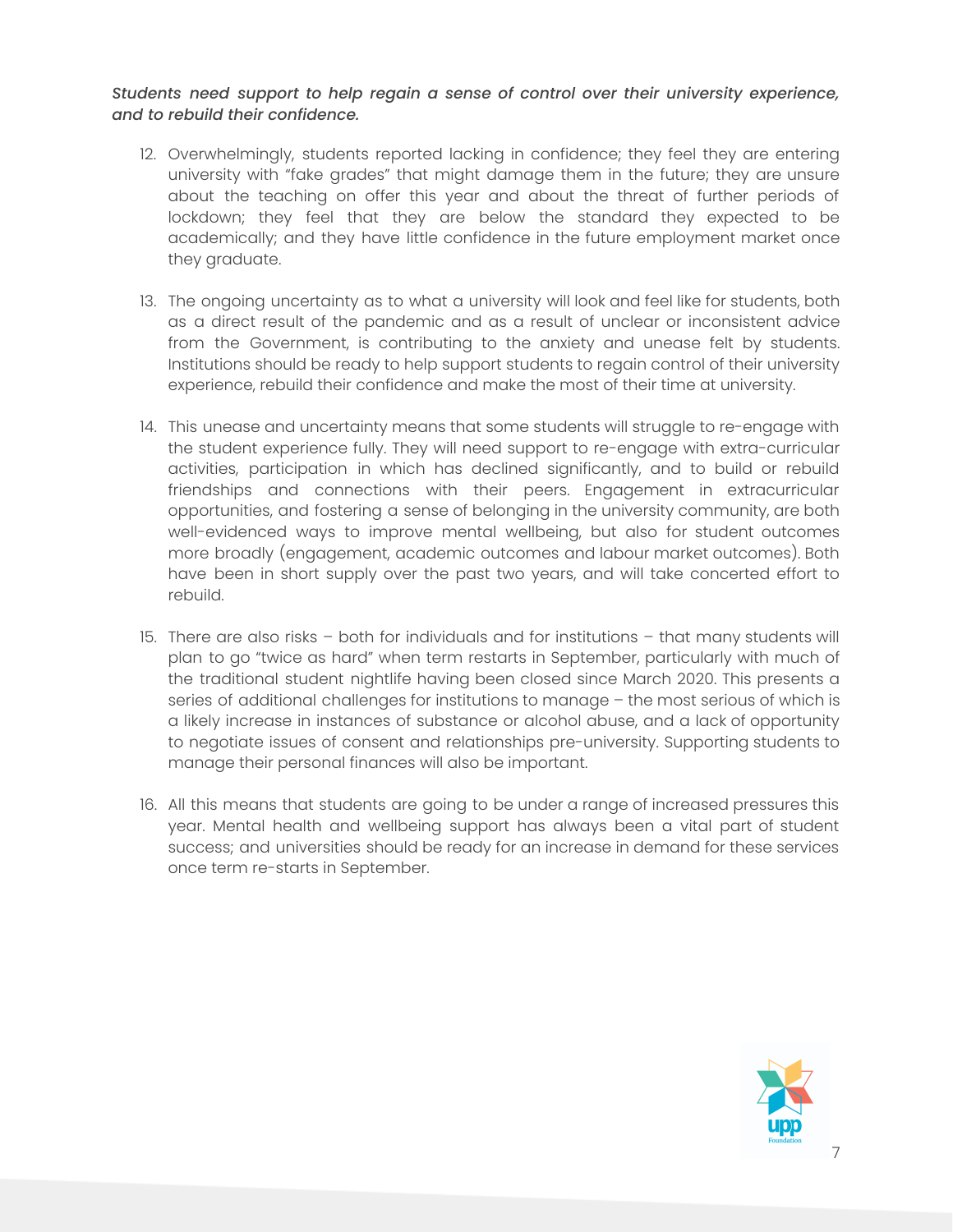### **Teaching and learning in higher education has changed dramatically – but can the sector keep up with this acceleration?**

The evidence we've heard as part of the Student Futures Commission suggests that for many institutions, the shift to a new 'blended' model of teaching was accelerated rather than initiated by the circumstances of the pandemic. In our oral evidence session on the future of teaching and learning, we heard that many across the sector are keen to keep the momentum and progress going. Many institutions now plan to start the 2021/22 academic year with a mix of online provision, such as recorded lectures, supplementing the core in-person teaching in the form of lectures, classes, supervisions and seminars.

"If we don't do it now, then we're in danger of shifting back... I think there is a wave that *we need to ride on"*

### Professor Danielle George, University of Manchester

We know students are prioritising a return to face-to-face teaching from September 2021. In a poll of over 2000 students run for the Commission by Group GTI, 59% of students ranked in-person teaching as their number one option. At the same time, only 15% don't want any online delivery next year. The most popular option for how courses should be structured next year was one in which teaching was mostly in person – with some online recorded or streamed provision once or twice a week.

Most institutions appear to be prioritising interactive, in person teaching for Autumn 2021. However, as recent media headlines have shown, the sector has a way to go to communicate the value of mixed-mode learning to the wider public. The media narrative has been particularly damaging for universities in recent weeks, aided by a clear steer from the Government and the regulator that teaching should - as much as possible - take place in person for the next academic year and beyond.

*"Although immensely challenging, the pandemic has also brought about significant innovation and adjustment at rapid pace. The pandemic has compelled the sector to review curriculum design, course structure, assessment methods, and move rapidly to online delivery. The sector has questioned deeply ingrained beliefs about how education should be delivered."*

[Written evidence from UUK]

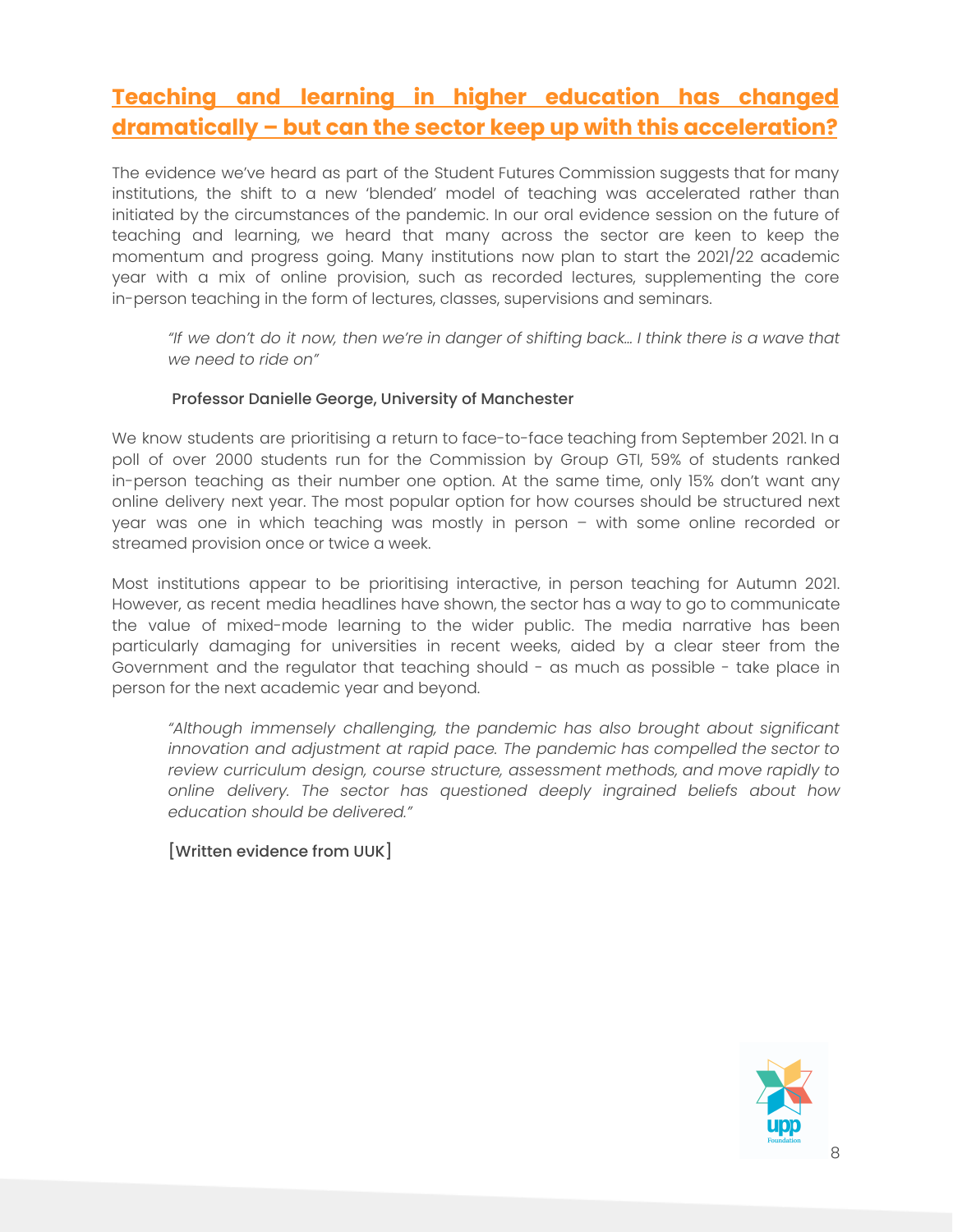The debate around the future of teaching and learning in higher education is not a new one. Even at the start of the pandemic, announcements that lectures were to be moved online for the next academic year were met with a significant degree of scepticism. Universities have had a legal and regulatory duty to outline plans for teaching in 2021 in advance for students, which given the uncertainty of the trajectory of the pandemic, has been hugely challenging. It is undoubtedly the case that a flexible, hybrid approach was needed for Autumn this year.

However, if universities want to maintain and sustain the blended teaching models they've developed throughout the pandemic into the longer term, the next challenge will be to communicate the value of this, not only to students but also to the wider public.

The evidence we've seen during the pandemic suggests there have been some real benefits to online teaching:

- Evidence submitted by the Disabled Students' Commission showed that many disabled students felt they had benefited from the increased flexibility in teaching models.
- Changes to assessments have been welcomed by students. At our teaching and learning oral evidence session, we heard early indications that there has been a reduction in attainment gaps, particularly for black and minority ethnic students.

Compared to their counterparts in the school sector, universities talk little about their pedagogical approaches, methods, and teaching delivery.

A new language to describe teaching has developed over the past two years – with terms such as blended, hybrid, flexible, and asynchronous/synchronous teaching all entering the mainstream. However, it's clear that this new vocabulary is not well understood and is used inconsistently. In many cases, we believe that these slogans are actively unhelpful in explaining what universities will deliver and the benefits of that offer. In contrast, the traditional model of in person teaching is already trusted, valued and well understood. The sector will need to bring people with it if it wants to change this default perception around what university teaching looks like. At the moment, there can be too much dependence on the broad terms – which are both unhelpfully vague and also have some disagreement over their precise meaning. Universities should be clear what they will deliver to students.

The sector has found itself most recently at the end of significant criticism from parents and students, through the media, over the value for money and effectiveness of online learning. This is not to say that it cannot be rectified, or that there have not been strong learning points, or that universities have not worked exceptionally hard to move rapidly to a blended model of learning when the pandemic took hold. But it illustrates the narrow ledge of public and political opinion and practice that universities are navigating their way along. It is positive that in recent weeks there has been greater discussion of this issue in sector press, pointing to the need to engage students and the public more effectively $^{\text{\tiny{[1]}}}$ .

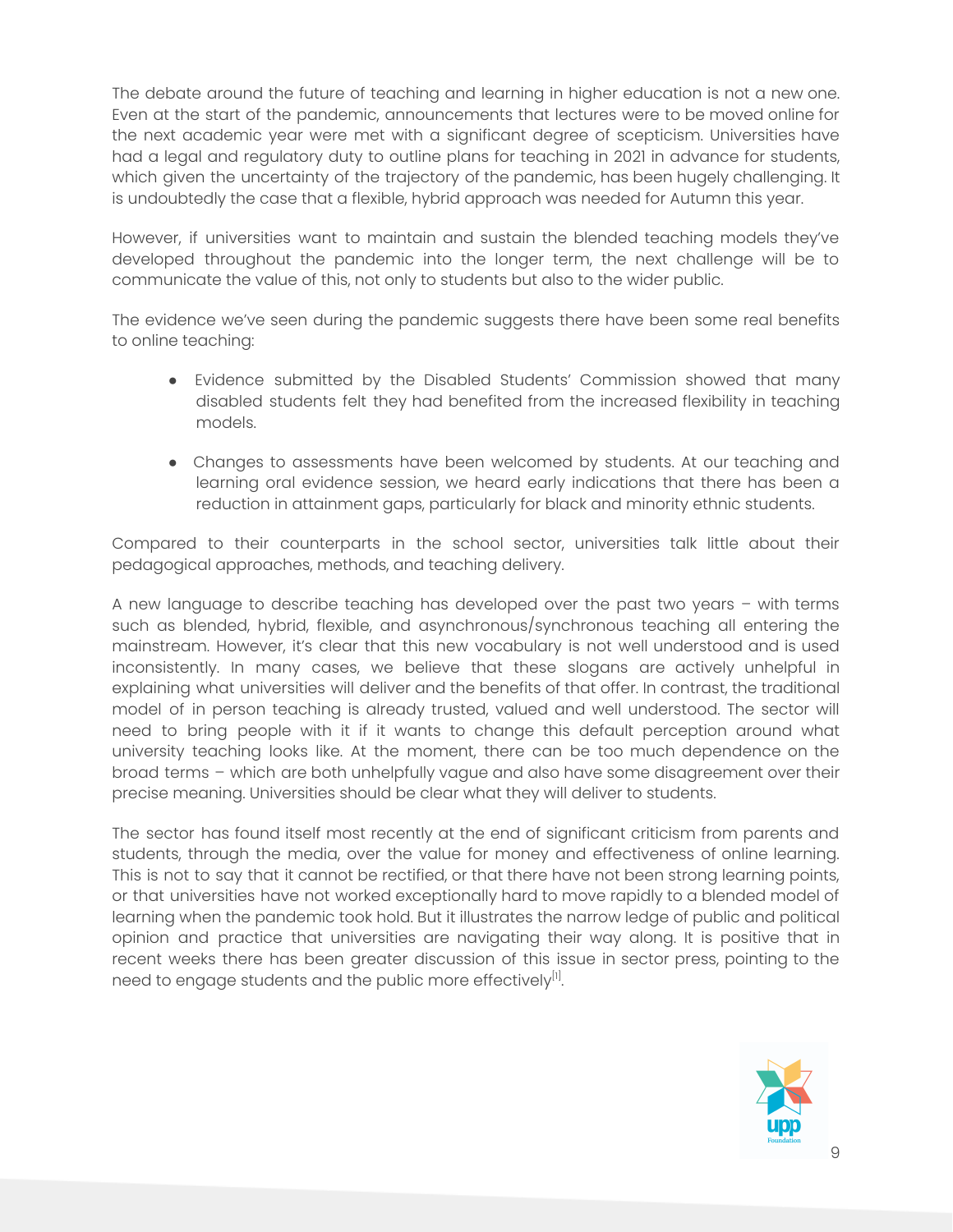*"This is not about finding cheaper options. It is about finding the best way to support students with their learning and engaging staff in fast moving and exciting areas of pedagogic development"*

### *Professor David Phoenix, LSBU*

In the written evidence submitted, there was a shared concern that universities and senior leaders need to ensure they are collecting robust evidence on, and monitoring, their new teaching and learning models. This would ensure a robust body of data can be built on what works in a post pandemic context. This would also allow for best practice guidance to be developed in a more sustained - and sustainable - way than has been possible during the crisis period of the pandemic.

While this evidence base exists for schools $^{[2]}$ , there is currently no comparable evidence review on the effectiveness of remote teaching and learning for higher education. In particular, effective evaluation will help ensure that the needs of all student groups - not just those who fit the traditional definition of a student - are considered and that outcomes for future student cohorts are improved across the board.

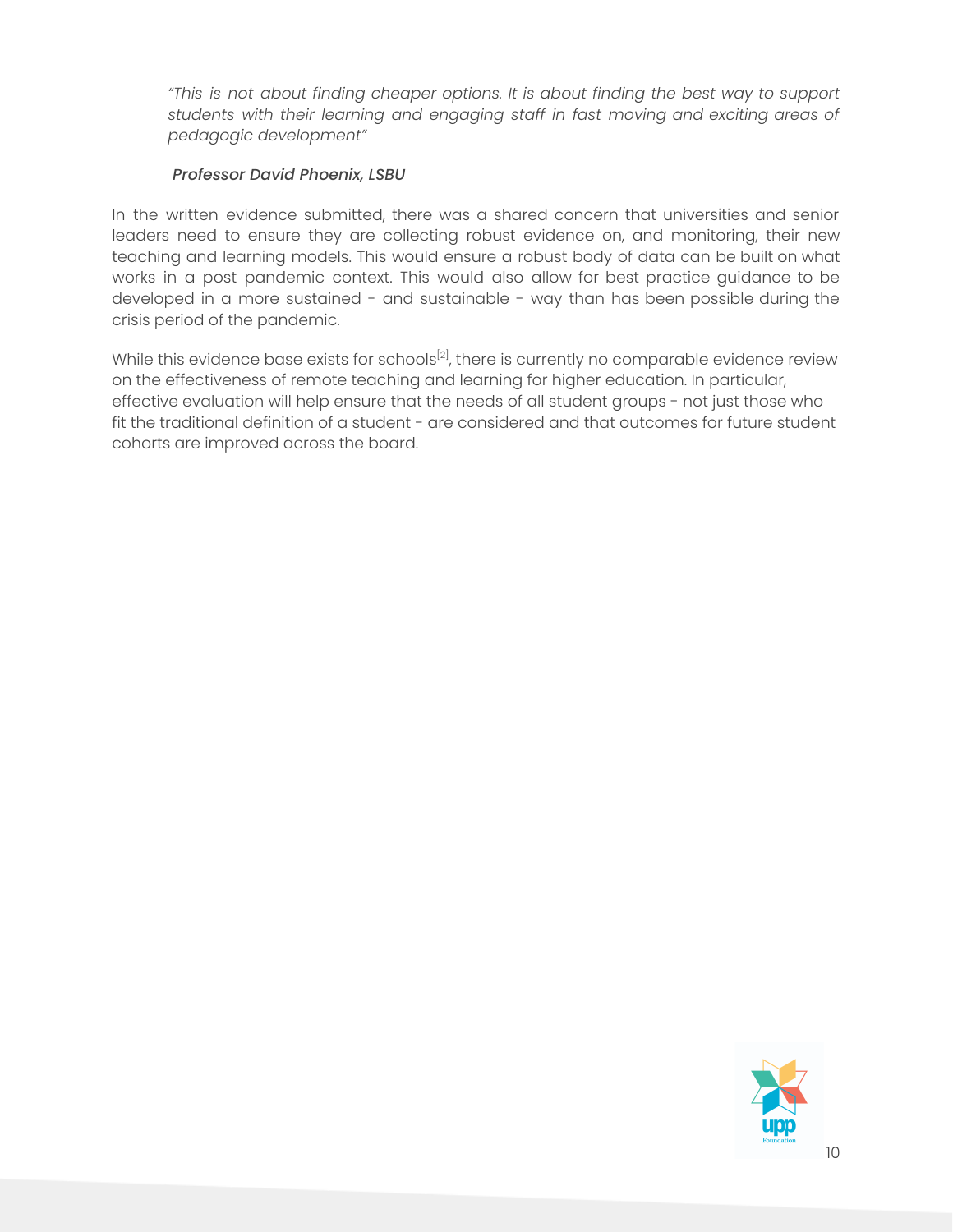### **The closure of schools and universities has significantly impacted student preparedness and confidence.**

The sustained closure of schools over two periods during the pandemic - first in March 2020, and again in January 2021 - has severely disrupted the education of all young people. On top of this, many classes, and sometimes whole year groups, have been forced to isolate. It is well documented that students in disadvantaged groups have been more adversely affected throughout, despite many of them being eligible to remain in school throughout the pandemic.

As outlined eloquently for the commission by Rae Tooth, Chief Executive of Villiers Park, young people have shown immense resilience over the past 18 months. We know students have taken on additional caring responsibilities in their families, often juggling their own online teaching with home-schooling for younger siblings. The higher education sector has a responsibility to create the conditions that will allow these young people to thrive and develop as they take the next steps in their education – rather than to label them as a 'lost generation'.

Through our evidence, we've identified two main areas of concern for the sector when considering the impact of school closures on future student cohorts.

### **1**) The skills lost during the period of home-learning and as a result of the cancellation of formal exams.

All students starting university this year have had less time to develop study skills and practice exam techniques, as well as missing out on the usual intense period of revision at the end of their level 3 course. This is compounded by the variability in the level of preparedness between students from different backgrounds. Research from the Sutton Trust found that sixth form students from lower socio-economic backgrounds were twice as likely to not have had adequate access to a stable internet connection, devices and study spaces. The extended periods of school closure mean that students are likely less confident in their 'university readiness' – with those from already under-represented or disadvantaged backgrounds even further behind their more advantaged peers.

Many students have had their confidence additionally knocked by the awarding process for exam grades in the past few years. Research from The Student Room found students were concerned about the long term impact of teacher- or centre- assessed grades that can be perceived as 'fake.' Imposter syndrome, a lack of student confidence, and students feeling additional pressure to 'prove' themselves are all warning signs that we've seen through our evidence so far.

*"Despite the fact that this student had been successfully placed on the course they wanted, they felt totally disconnected from what those grades were supposed to*

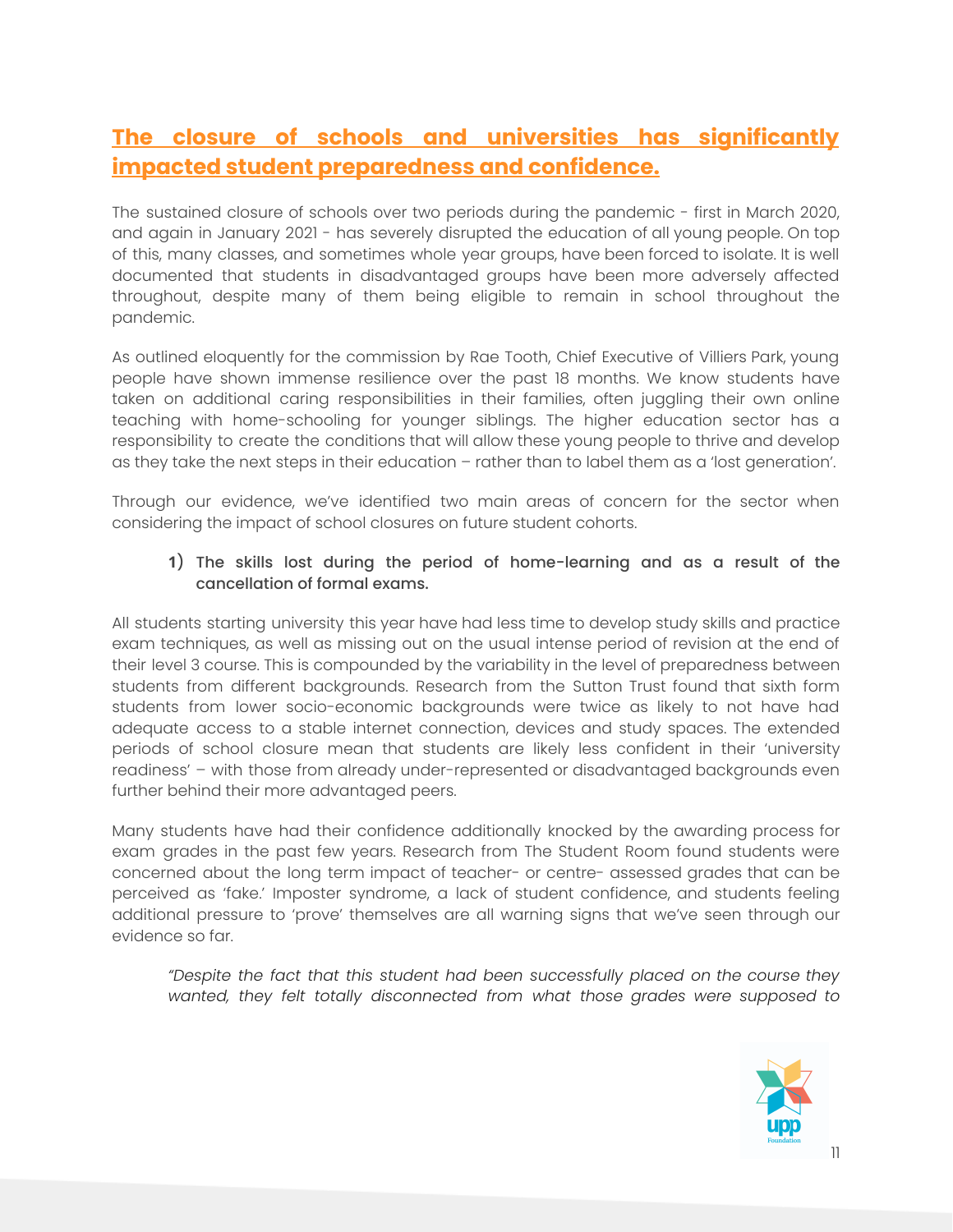*represent. They didn't feel they were fair. They weren't the result of the exams our system has taught students are so important."*

*Mhairi Underwood, Head of Student Voice and Diversity, The Student Room.*

### *Case Study: Aston University Get Ahead Programme*

*Aston University developed 'Get Ahead' for all new students in 2020–2021 and will be expanding the programme for first-year undergraduates in 2021–22. Get Ahead provides self-paced study materials and live classes focused on wellbeing and academic transition including maths, writing, study skills, and learning in higher education. Students can access the resources before they arrive at Aston and throughout their first year of study. The maths content includes a range of refresher resources that support students from GCSE level through to A Level. Specialist mathematics support will also be available to students studying relevant courses with peer mentoring and pre- and post-arrival teaching [3] .*

### **2)** Specific curriculum gaps

As Sir Kevan Collins, the former education recovery commissioner, has argued, the headline figures of high A-Level grades will mask inequality and missing knowledge<sup>[4]</sup>. Incoming students this year will undoubtedly head to university with gaps in their education. For some students, this will be further compounded by their personal circumstances. This specific lack of subject knowledge will be particularly acute in STEM subjects, which rely more heavily on a pre-set amount of knowledge being acquired ahead of the start of the undergraduate syllabus.

*"These results don't represent a generation. Under the headlines of A\*s and As we have a much bigger story about all children. There's that worry that people will think this cohort had it easy when the truth is they had a massively disrupted education"*

### Sir Kevan Collins, former education recovery commissioner

In our evidence sessions so far, many institutions we've heard from said they felt confident that students could catch up on gaps in curriculum knowledge quickly once they started, and there is some evidence of specific summer and transition programmes to identify and address potential areas of weakness in new students. Whilst it is clear that these are issues that will need long term rather than short term solutions, the commission believes universities must ensure they quickly establish any gaps in students' knowledge. It seems reasonable to assume that some or even many incoming students will have gaps in their learning, and that

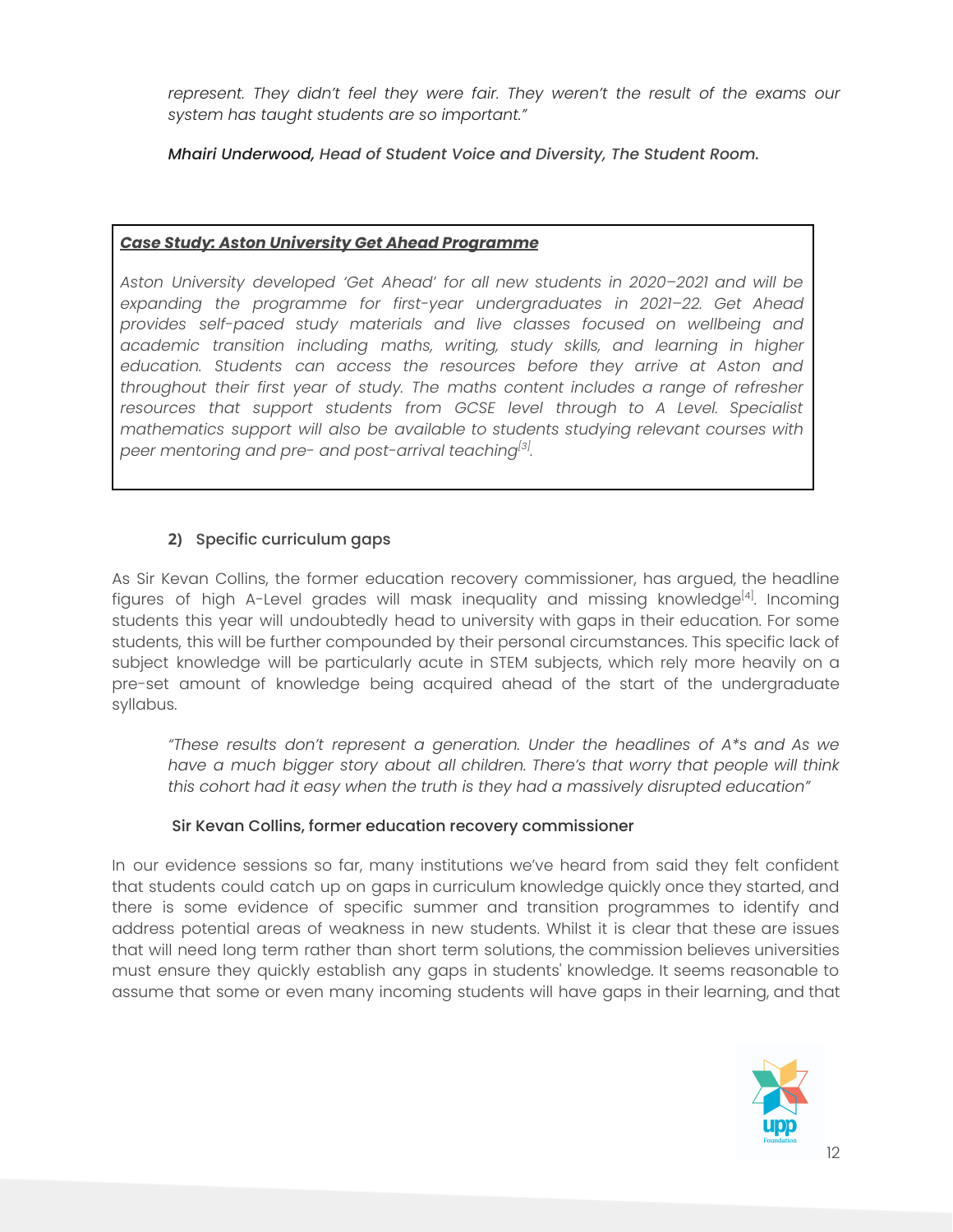they might not have caught up fully on their own during summer between finishing school- or college- based study and going to university.

It will be important to support students with these gaps; both because of the difficulty some will face in accessing undergraduate level content, and also before they have a knock on impact on student confidence, retention, and mental health. The evidence suggests many students lack confidence in the grades they received during their A-Level or Level 3 study. Students starting university this term have sat no formal assessment for the past two years, meaning their benchmark for achievement will be based on their GCSE grades from summer 2019. As well as supporting institutions in planning curricula, baseline assessments might also go some way to helping students feel more confident about where they are academically at the start of term.

### *Case Study: University of Cambridge STEM Start Programme*

*The University of Cambridge has developed a STEM Start course to support students' preparedness for higher education. It reassures students and supports confidence building by revising school materials. Before the course starts, students are also provided with GCSE and A level revision materials via the Isaac Physics platform. The online course lasts for four weeks, with nine hours of learning per week [5] .*

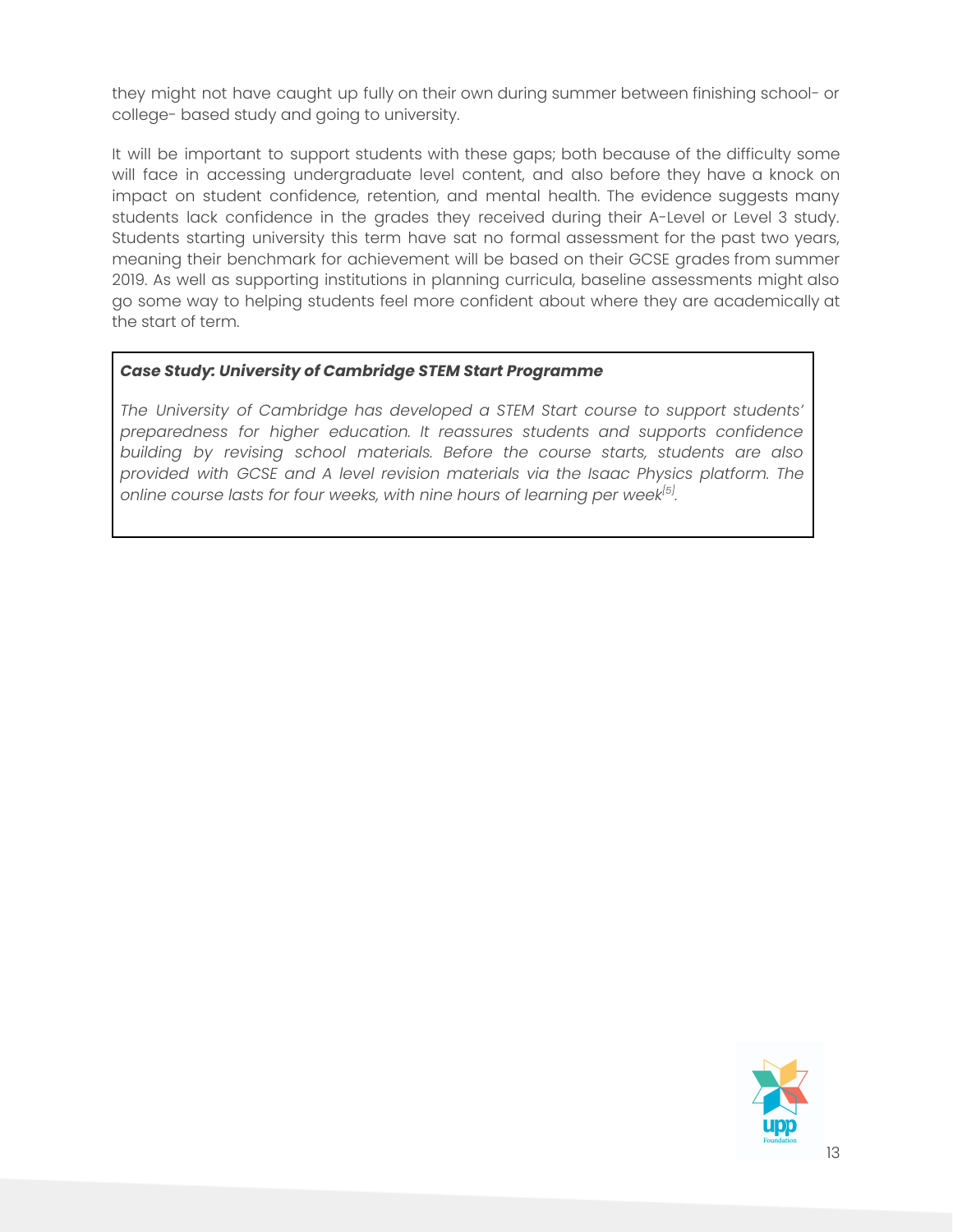### **3. Getting transitions right has never been more important.**

We know - and it's clear that the rest of the sector knows - that transition support will be vital. This is not only the case for students starting this year, but also for returning second and third year students who will be less familiar with the university and for whom the university experience might finally be returning to normal for the first time. In our written evidence, students reported feeling disconnected from university life, and unprepared for the start of term.

*"Students transitioning to university during the Covid-19 pandemic have had fewer opportunities to access the 'hidden curriculum' of higher education... the knowledge that is usually acquired in person before and during university, at applicant events, open days, and during the induction period, and often in informal settings amongst friends"*

### *Written evidence from the Brilliant Club [6]*

In addition:

- Research from UCAS found that only 26% of this year's home applicants and 44% of international applicants felt completely ready to start university.
- A poll of current Year 13 students on The Student Room forum found that 90% of respondents felt they needed more help getting ready for university ${}^{[7]}$ .
- 58% of students felt they had missed out as a result of not being able to attend face to face open days this year<sup>[8]</sup>.
- Through their evaluation work, TASO have found a significant drop in the uptake for some widening participation activities such as summer schools, which usually help students prepare for the transition to university. This will have a knock on impact on areas such as student retention, particularly for disadvantaged students.

*"The cohort who are coming to the university next year, they won't have had the opportunity to have visited Newcastle, have open days, to get a sense of, the layout of the city, the culture of the city."*

Professor Jane Robinson, Pro-Vice Chancellor Engagement and Place, University of Newcastle

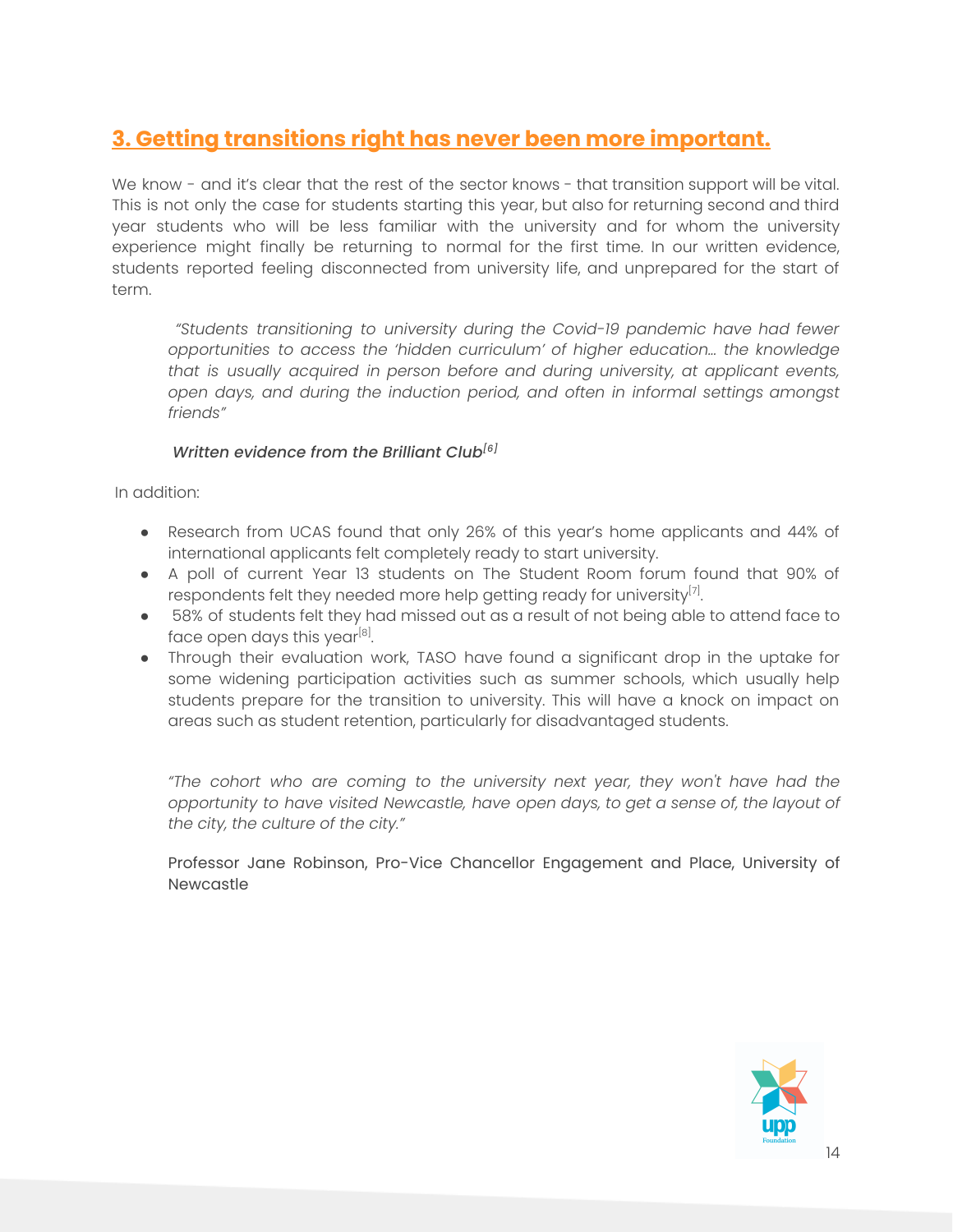### **Case Study: UCL Transition Mentor Programme**

UCL has a long-running Transition Mentor programme. Every first-year undergraduate is matched to a Transition Mentor, a second- or third-year student from the same degree programme or department. Students meet their mentor once a week in groups of ten. Mentors help students to settle in, they can signpost to other university services, support with administrative tasks, and provide study skills guidance.<sup>[9]</sup>

Research on behalf of the Commission from the Brilliant Club has strongly recommended universities consider a "long and skinny"<sup>(10)</sup> induction period for all students this year, particularly those in the first and second year. Their research raised the importance of not overwhelming students during the induction period, and instead adapting induction delivery so that it is spread out over a longer period of time - and repeated where necessary. Where activities are held online or in a hybrid format, spaces will need to be carved out for peer to peer interactions to take place.

### **Case Study: Belong at Brighton**

Belong at Brighton is a course centred induction framework developed by the University of Brighton. The programme is centred on courses of study to help foster connections to the students' academic school, and covers students from the point of accepting an offer, providing a longitudinal transition to university during their first semester. The aim is to create communities of learning within courses and schools of study which empower and support students to succeed in their learning, even when students are working remotely.

Universities are well underway with their plans for induction for the 2021 academic year, and face the additional challenge of running induction activities for twice as many students this year – both for new students and for those returning to campus after one or even two disrupted years of study. While some students might struggle to engage or to re-engage with university life, there were also concerns raised that students will be eager to double down on missed opportunities, going "twice as hard" to throw themselves back into the student experience. Evidence from Neurosight<sup>I11</sup> found an overall increase in drug use when students returned for the new academic year in 2020, a scenario which is likely to repeat itself this September. Universities should expect a larger number of students taking or experimenting with drugs or alcohol next year, particularly as students will have had less exposure than normal to socialising in, for example, pubs or clubs. This might also increase the number of students with financial commitments they can't meet.

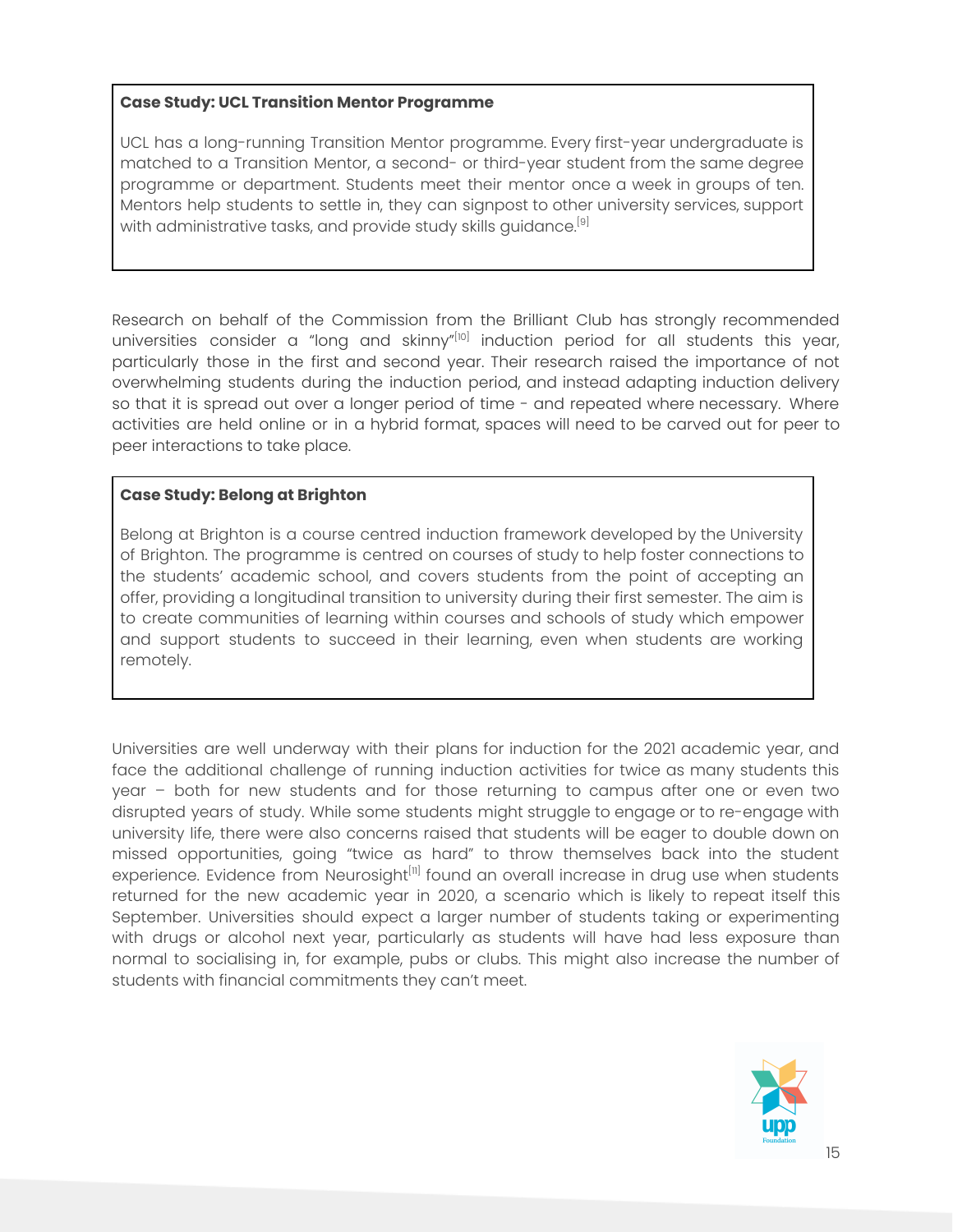*"Students have missed out on so much over the last 18 months; this coming term, they're going to double down on all the opportunities, sign up to twice as many clubs as they would, go out twice as often or twice as hard. It's a huge risk that I think institutions are going to have to manage going forward"*

### *Dominic Smithies, Student Voice and Equality Lead, Student Minds*

Getting the transition right in this first term will be a vital first step for ensuring student success this year. But it's clear from the evidence that students will need additional support well beyond the 2021 academic year, as the long tailed impacts of the pandemic continue to be felt by new cohorts of students.

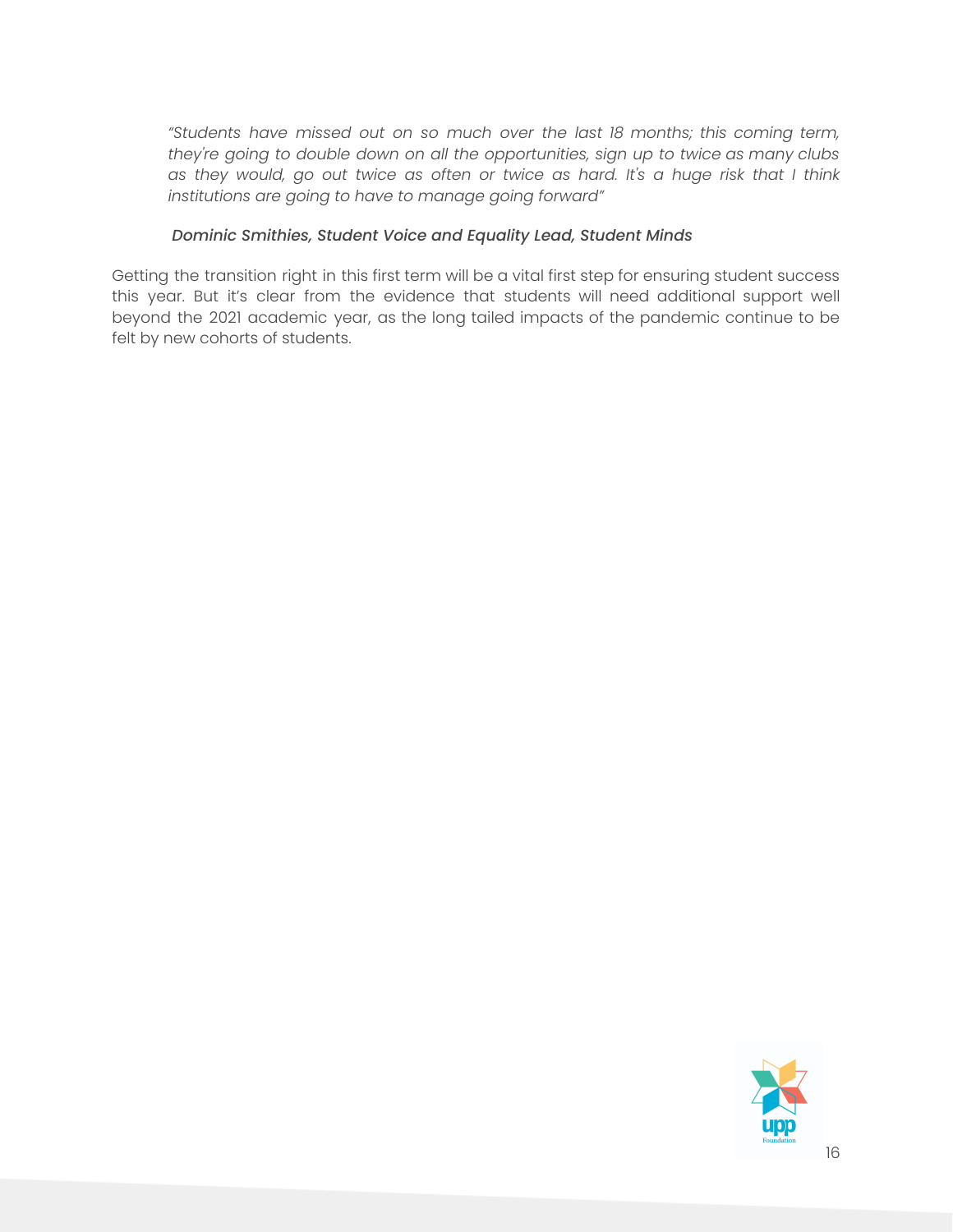### **Concerns around student mental health and wellbeing were already front of mind for the sector – and the issues have been exacerbated by the pandemic**

Student mental health issues compound, and are compounded by, many other aspects of students' lives, including their ability to engage effectively with their academic studies.

This was already a huge area of concern for the higher education sector and of course the pandemic has piled on additional pressure. This has also raised challenges for the student services they rely on for support:

- Research from UCAS found that in the last decade, the number of applicants disclosing that they have a mental health condition in their application has risen 450%<sup>[12]</sup>.
- The ONS reported that 63% of students indicated that their wellbeing and mental health had worsened since the start of the autumn 2020 term.<sup>[13]</sup> This has impacted some student groups more than others – 80% of respondents to a survey run by the Disabled Students Commission<sup>|14]</sup> reported a negative impact to their mental health as a result of the pandemic.
- The 2021 national student survey found that only 42% of students felt that their institutions had taken appropriate steps to support their mental wellbeing.

*"In our view supporting student mental health and wellbeing needs to be a key focus for the new academic year and beyond"*

### Written evidence from the Office of the Independent Adjudicator

All this presents an enormous additional challenge to university student support services, students' unions, and university mental health teams. As a result, a whole university approach to student mental health and wellbeing is vital to getting the support right. While increased government funding for student hardship and mental health was welcomed during the pandemic, these are issues that will clearly need sustained and proactive work over the coming months and years.

One of the most positive findings for the commission so far is that student services, which have also had to adapt and move online as a result of the pandemic, are working well, allowing for more effective triaging of student support and signposting to services that are best suited for their needs. Students who might previously have waited until they were in 'crisis'

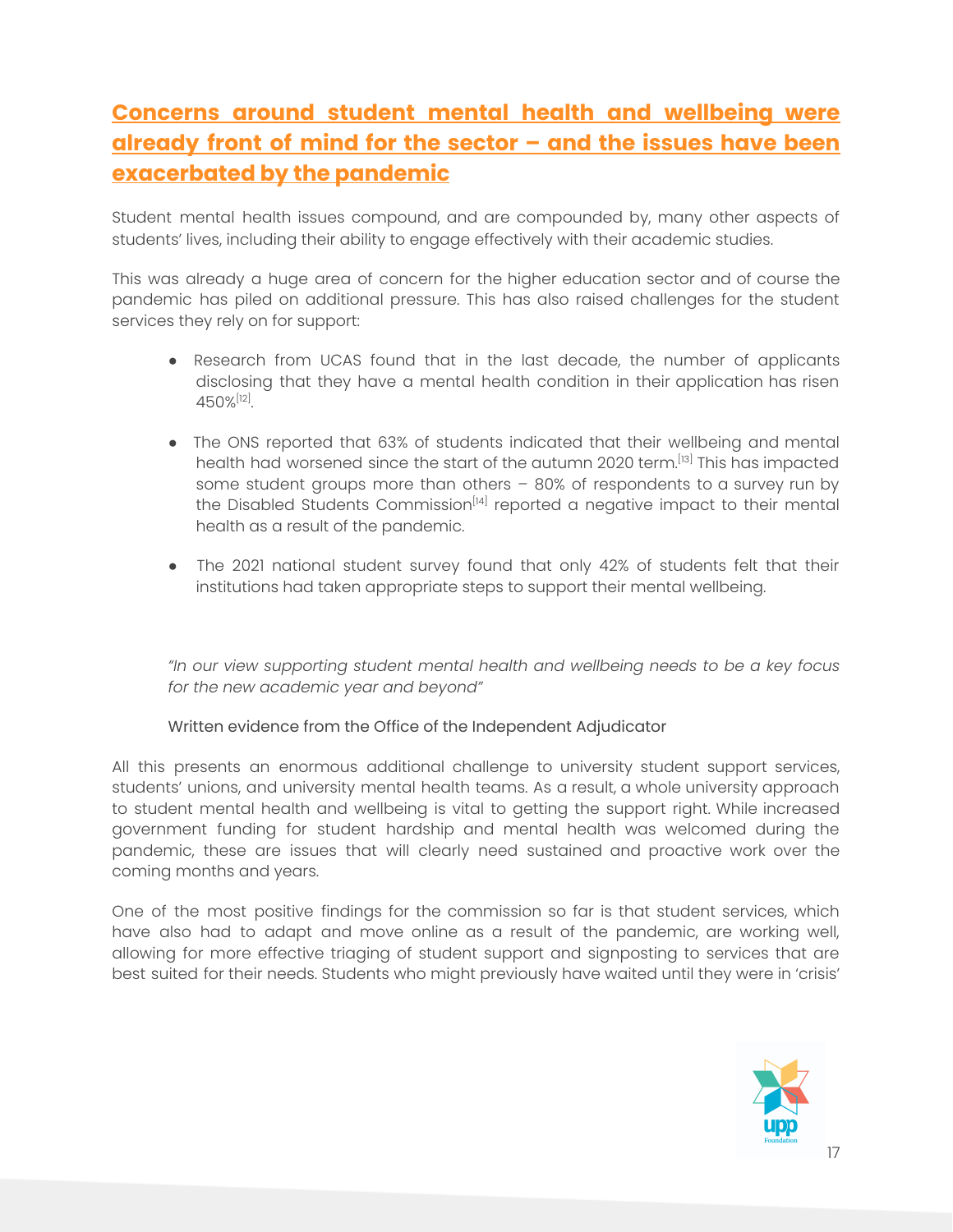before reaching out for support in person have sometimes felt more comfortable accessing online services,

Rebuilding student confidence will take time; but clear communication about advice, support services, and consistency and clarity in communications and messaging will all be the vital first steps to get right from the beginning from September.

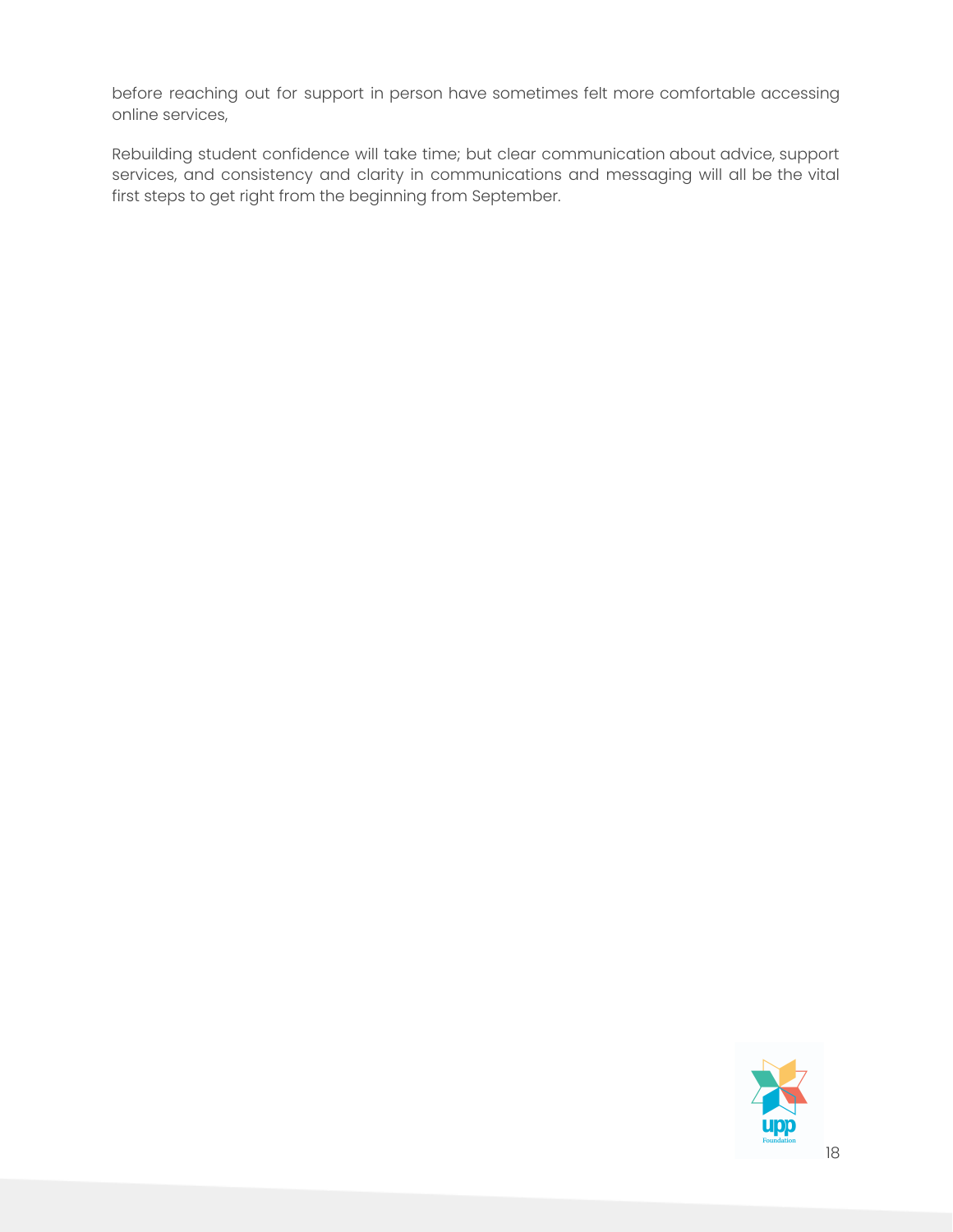### **Getting this next term right for students, new and returning, has never been more important.**

Students will need additional support to help them rebuild friendships, connections, and a sense of belonging on campusAs well as their mental health, students are worried about their work-life balance, their motivation for study, and are struggling to make friends and meaningful connections after a year in the virtual world.

*"A lot of students don't feel like the connections they made online, with people they never met in person, have much depth"*

### *Dr Camille Kandiko Howson, Associate Professor of Education Imperial College*

*"I think students will be less resilient, less robust and less happy than we would expect them to be. And that can very easily amplify if they don't form peer groups very quickly."*

### Professor Sue Rigby, Vice Chancellor, Bath Spa University

In our Commission poll, we found that 85% of students surveyed had found it more difficult to make friends at university. Similarly, the University of Liverpool's research shows that 60 days into term, 33% of students reported they'd made few new friendships or connections. A recent report from Student Minds has also highlighted that two thirds of students have felt isolated or lonely since March 2020.

Investing in opportunities for students to meet and be together, especially for those who have previously missed out on such opportunities, and supporting rebuilding of infrastructure that supports this will be important for supporting student wellbeing more generally. As term restarts in autumn, universities will need to remember that over three quarters of students have struggled to maintain the friendships that they had been able to make. If lectures are still predominantly held online next year, universities will need to focus even more on the opportunities for students to meet with their course mates and peers face to face. The lack of a 'virtual corridor' for interacting between classes and sessions was an issue raised by witnesses in our second oral evidence session, as well as in a series of focus groups run by Students' Unions leaders across the country.

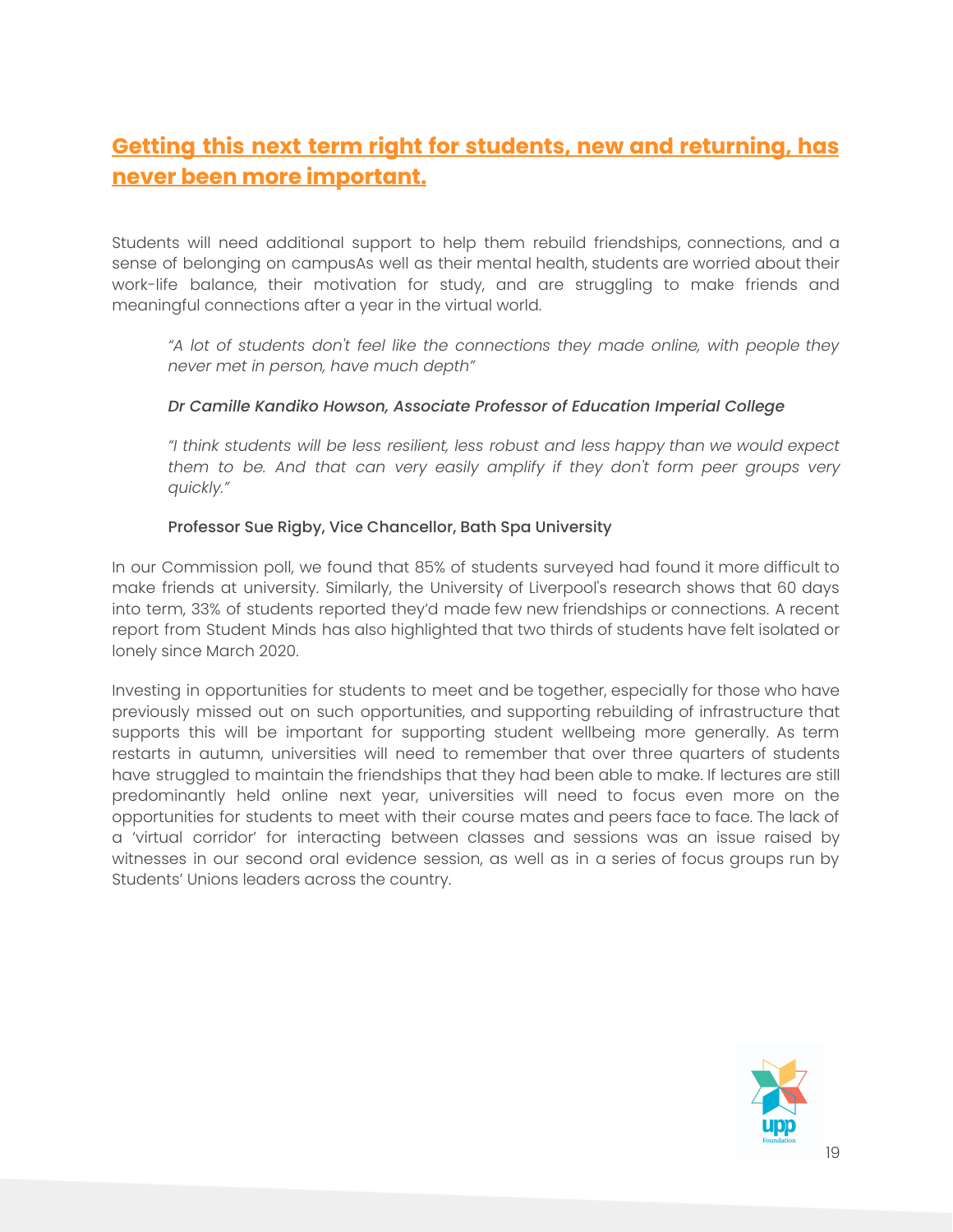*"Students feel like all the interactions they have with other students have to be manufactured. It's almost clinical, because you have to set up a zoom call or you have to arrange it beforehand. You can't just bump into people and meet them naturally. And this has been a huge burden on students, who feel like all their social interactions are almost inauthentic"*

### *Danielle Bradford, Research Coordinator at Hertfordshire Students' Union*

### **Case Study: University of Exeter Festival of Discovery**

The Festival of Discovery emerged from a perceived need to provide students with opportunities for in-person interaction and connections with their peers and the university at the end of this academic year<sup>l15]</sup>. The Festival programme comprised more than 400 events across all campuses, including a programme of academic activities intended to immerse students in experiential learning and skills development. Central to this was a programme of student society and club activities, including 'Give It A Go' initiatives.

This sense of loss was also felt by students in relation to their wider university experience. Our Commission poll found that more than half of all students also said that they haven't participated in any extracurricular activities, face-to-face or virtual, over the last year – and nearly 8 in 10 say this was less than they were expecting to do. Further research from the Sutton Trust found that 87% of students felt the pandemic had negatively impacted their opportunities to develop non-academic skills such as communication, motivation, resilience and leadership<sup>[16]</sup>. The same report found a growing participation gap when it came to students taking part in extracurricular activities – with just 33% of students from working class backgrounds taking up extracurricular opportunities compared to 44% of middle class students.

*"We've got a cohort of returning students that have spent most of their time learning in the pandemic, learning at home. They're probably feeling quite disenfranchised, and they're not feeling like this has been the experience that they signed up to get. We've got a long way to go to win those students back"*

Hattie Tollerson, SU President, London South Bank University Students' Union

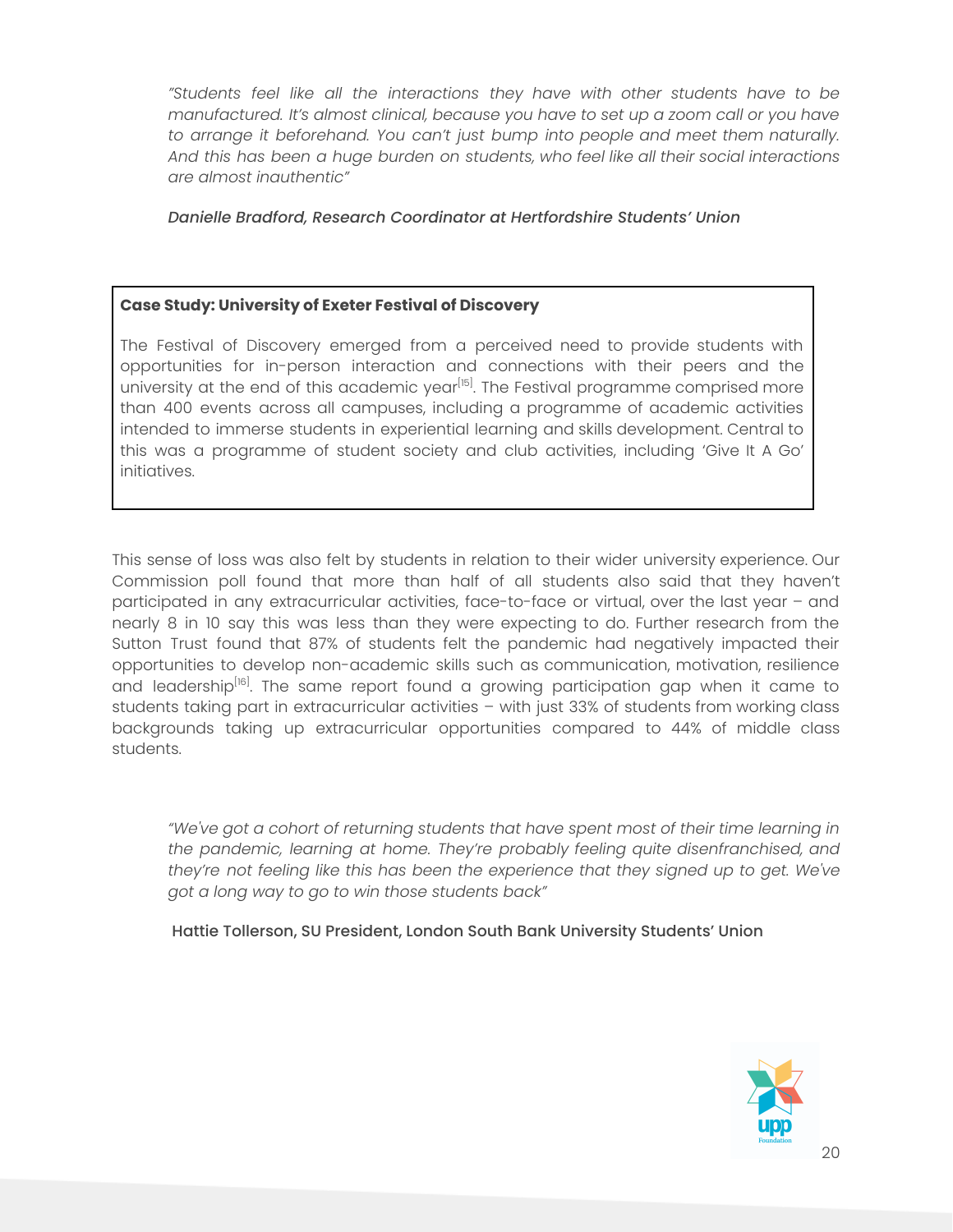This decline in extracurricular participation represents a series of lost opportunities for students to develop further skills for the workplace. The Commission will be turning its attention to issues of employability and the student and graduate job market in the autumn, but we've already seen in our evidence a decline in confidence levels for students. In our commission poll only half of students surveyed were confident in the job market post-graduation. Student focus groups run by City Student Union reported a sense of growing anxiety that they had missed out on opportunities for part time work and in person work experience.

*"Students told us they perceive the job market to be extremely competitive and currently bleak… a lack of access to opportunities was causing students to feel less confident about applying for jobs and how employable they considered themselves to be"*

### *Ryan Ginger, Membership Insight Coordinator, City University of London Students' Union.*

From the evidence to date, building back student confidence, wellbeing, and a sense of belonging will be a vital part of managing student retention and student success for the next academic year and beyond. A clear finding from our work is that students need support to regain a sense of control over their experience. Ongoing uncertainty is contributing heavily to the anxiety and unease felt by students, as well as the sense that they are constantly 'missing out' on opportunities, impacting their course engagement, motivation for study, and future employment. There are specific opportunities in this space for students who, regardless of the pandemic, have grappled with issues such as loneliness and difficulty accessing extracurricular activities – such as those with part time jobs, caring responsibilities or a disability. We will explore this issue further in the autumn.

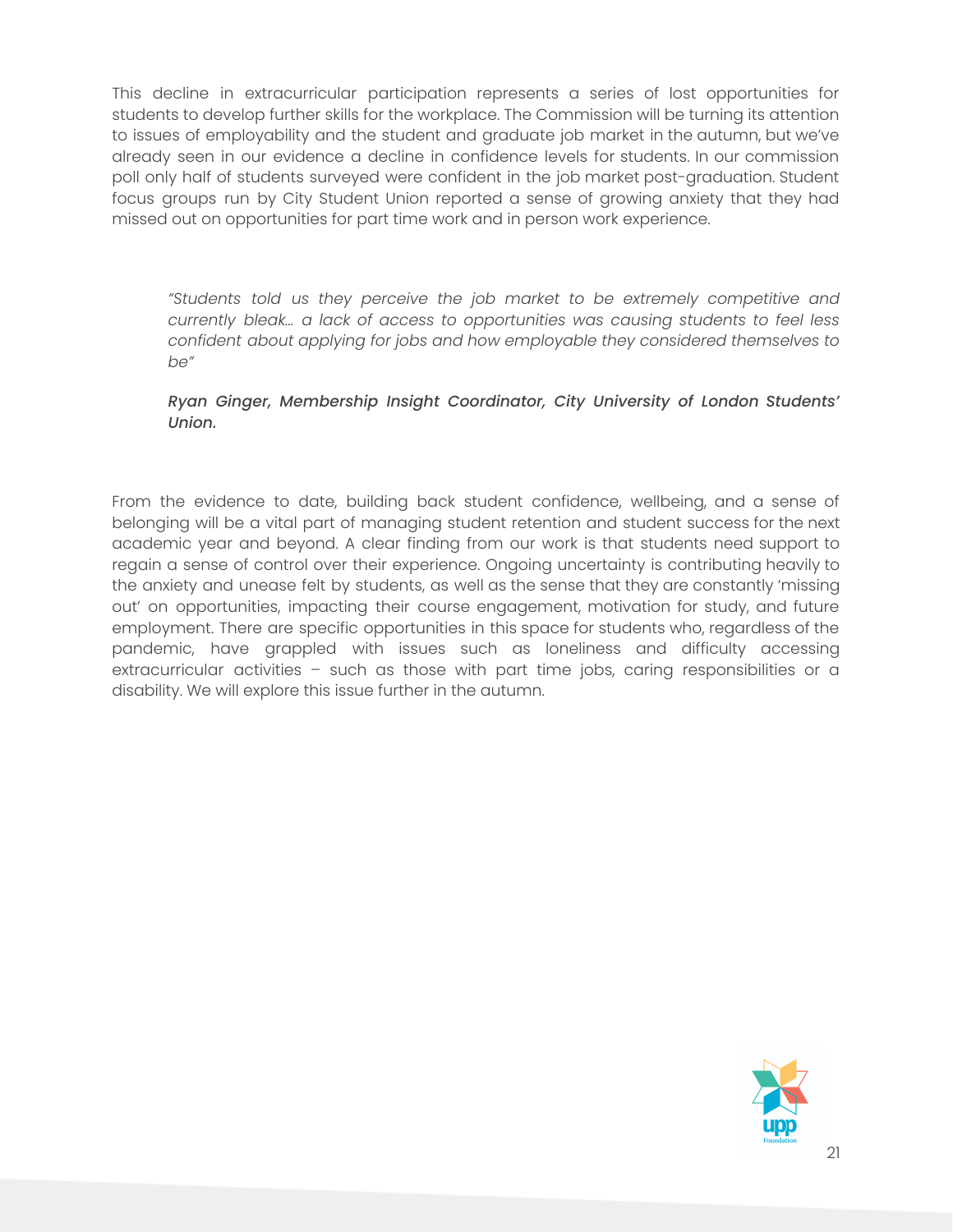## Methodology

The UPP Foundation – a charity that aims to tackle the biggest issues facing the higher education sector across the UK – has established the Student Futures Commission in partnership with Shakespeare Martineu, Group GTI, and Wonkhe. In light of the disruption everyone has faced during the pandemic, it is looking at how universities can take action to support students from September 2021 to make the best of their remaining time at university and support those who are starting their journey in higher education this year.

The Commission will investigate and promote the actions that universities can take from September 2021 to support students to make the most of their remaining time at university and as well as those who are starting their journey in higher education this year.

The Commission has brought together a group from across the higher education sector, students and students' unions, experts from secondary education, graduate employment and representatives from the charity and voluntary sector.

### *UPPF Student Futures Commissioners*

- Mary Curnock Cook CBE Chair
- Richard Brabner Director, UPP Foundation
- Professor Colin Bailey CBE President and Principal, QMUL
- Mark Blythe Founder and Chairman, Group GTI
- Anne-Marie Canning MBE Chief Executive, The Brilliant Club
- Professor Juliet Foster Dean of Education, IoPPN, KCL
- Professor Becky Francis Chief Executive, EEF
- Hillary Gyebi-Ababio Vice President HE, NUS
- Stephen Isherwood Chief Executive, Institute of Student Employers
- Smita Jamdar Partner and Head of Education, Shakespeare Martineau
- Alistair Jarvis Chief Executive, Universities UK
- Dr Omar Khan Director, TASO
- Nikita Khandwala Strategy at Linkedin and Co-Founder of Unbox

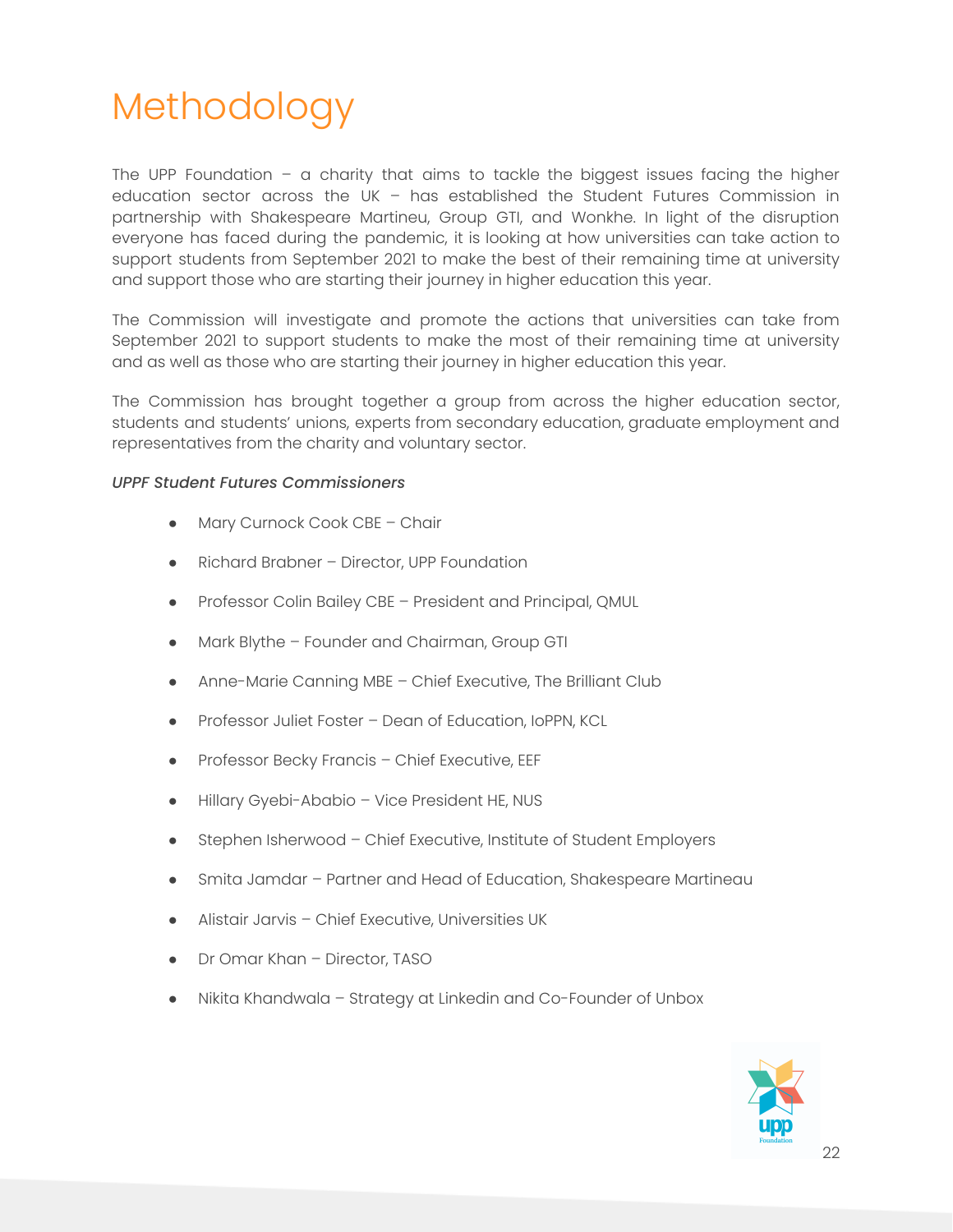- Mark Leach Founder, Editor in Chief and Chief Executive, Wonkhe
- Kate Owen Chief Marketing Officer, UPP
- Meg Price President, Worcester Students' Union
- Professor Lisa Roberts Vice Chancellor, University of Exeter
- Professor Mary Stuart CBE Vice Chancellor, University of Lincoln

The Commission has gathered evidence from the sector and students in a variety of ways over the summer.

### Polling of students in higher education

We commissioned a poll which was sent out and responses gathered via Group GTI's Cibyl database of 1.5 million UK students from 140+ universities across all year groups, ethnicities, gender, sexuality and socio-economic profiles. Cibyl were used as a research partner, to support with research design, survey programming, responses collection and data processing. They surveyed 2,147 university students from across the UK between 14th-19th May.

### Teaching and Learning Oral Evidence Session - 18th June

### Session 1 – Transitions to Learning

- Rae Tooth CEO Villiers Park and Co-Chair of the Fair Access Coalition
- Dr Paul Redmond Director of Student Experience and Enhancement, University of Liverpool
- Professor Sue Rigby Vice Chancellor, Bath Spa University
- Professor David Phoenix Vice Chancellor, London South Bank University

### Session 2 – Future of teaching and learning

- Dr Liz Marr Pro Vice-Chancellor (Students), Open University
- Vicki Stott Incoming Chief Executive, QAA
- Sam Sanders Director & Advisory Lead for Higher Education, KPMG
- Professor Tansy Jessop Pro-Vice Chancellor (Education), University of Bristol
- Professor Danielle George Associate Vice President Blended and Flexible Learning, University of Manchester

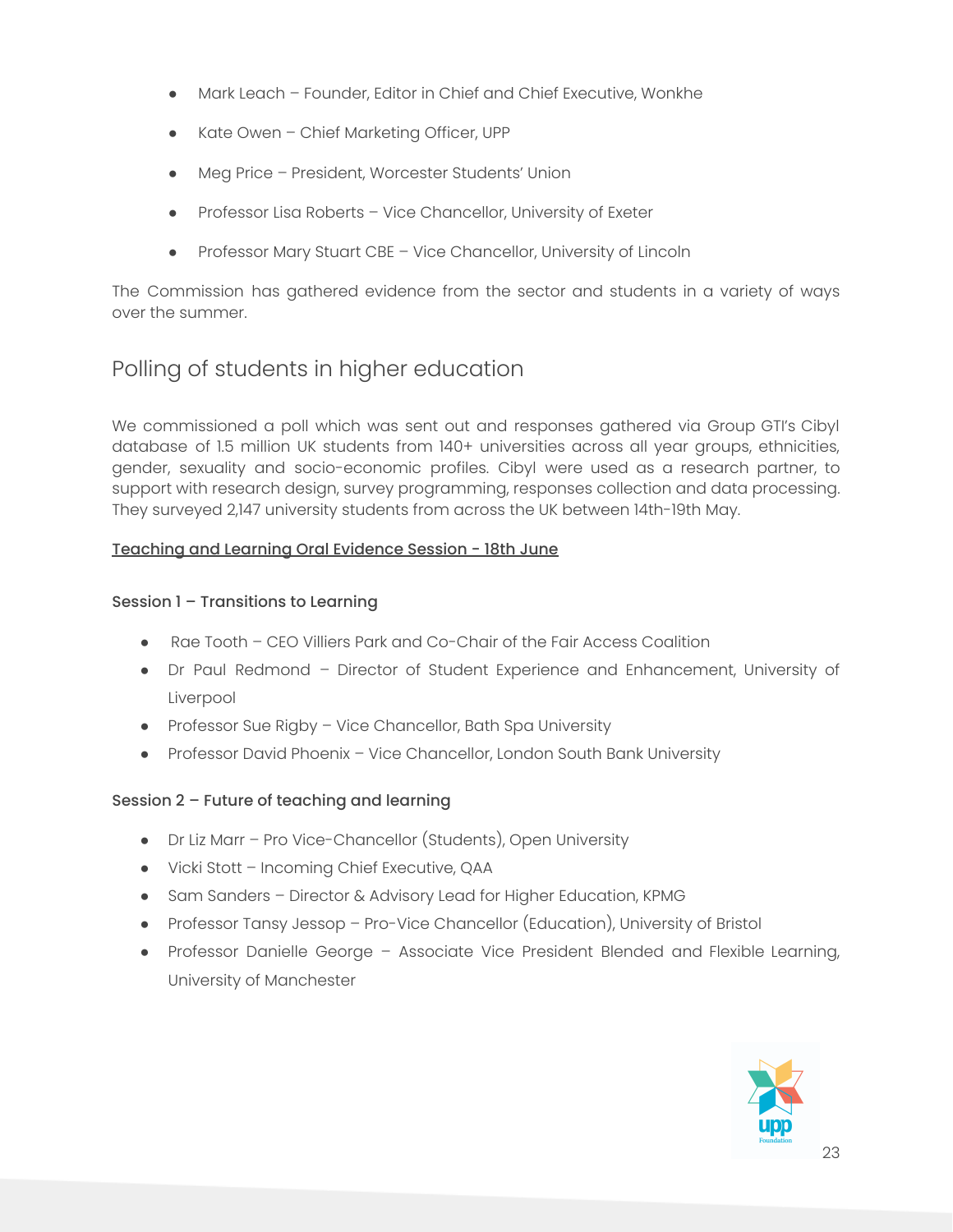### Student Unions' Evidence Session - 29th June

Chaired by Meg Price, the session gave students' unions the opportunity to share the evidence they had gathered to inform the commission.

With thanks to: Dani Bradford, Hertfordshire SU; Lily Patrick, Leicester Students' Union; Ryan Ginger, City Students' Union; Rob Samuel, Student Voice Manager; Nick Glover, University of York SU.

### Student Experience and Wellbeing - 9th July

### Session 1 - Student support and wellbeing

- Dominic Smithies Student Voice and Equality Lead, Student Minds
- Dr Camille Kandiko Howson- Associate Professor of Education, Imperial College London
- Jo Midgley Registrar and Pro-Vice Chancellor, Student Experience, University of the West of England (UWE)
- Mhairi Underwood- Head of Student Voice and Diversity, The Student Room

### Session 2 - Student experience and engagement

- Professor Jane Robinson Pro-Vice Chancellor, Engagement and Place, Newcastle University
- Professor Jonathan Grant Professor of Public Policy, Policy Institute, King's College London
- Ben Vulliamy CEO, University of York Students' Union
- Hattie Tollerson SU President, London South Bank University
- Amatey Doku Consultant, Nous Group

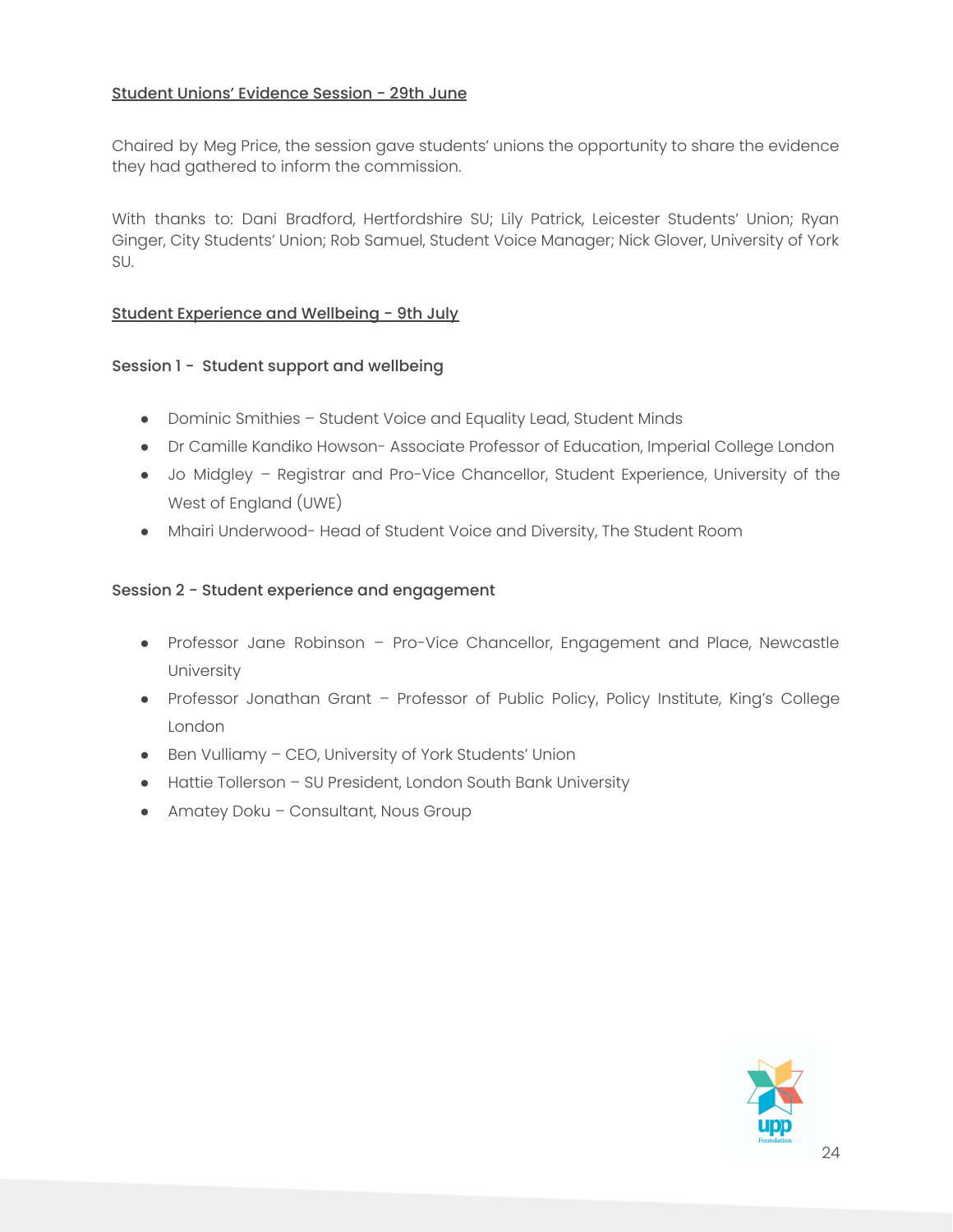### Transitions Roundtable – led by the Brilliant Club

Led by Hannah Thomson (Research & Evaluation Officer) & Julie Cummings (Public Affairs & Communications Officer) at the Brilliant Club, this roundtable explored further the question of how to facilitate the student transition to university post-Covid.

You can read the full report at

[https://thebrilliantclub.org/news/how-can-we-facilitate-the-student-transition-to-university-post-covi](https://thebrilliantclub.org/news/how-can-we-facilitate-the-student-transition-to-university-post-covid/) [d/](https://thebrilliantclub.org/news/how-can-we-facilitate-the-student-transition-to-university-post-covid/)

*With thanks to attendees:*

- *● Aimée Smith, PhD Candidate and Brilliant Club Tutor*
- *● Anne-Marie Canning MBE, CEO, The Brilliant Club*
- *● Dr Anton Machacek, Associate Director, Isaac Physics*
- *● Becky Allen, Head of Transitions and Retention, University of Reading*
- *● Billy Reed, Head of Student Experience, Engagement and Retention, SOAS*
- *● Eireann Attridge, Programme Manager, The Elephant Group*
- *● Jon Datta, Outreach Coordinator, Trinity College, University of Cambridge*
- *● Maggie Gray, On Purpose Associate, Widening Participation Department, King's College London*
- *● Meg Price, Student Futures Commissioner, UPP Foundation*

### Student Focus Group - The Access Project

Chair of the Commission Mary Curnock Cook ran a focus group with Year 12 and Year 13 students who are part of the Access Project, a charity which supports students from disadvantaged backgrounds to access top universities.

### Public call for written evidence

The Commission received written evidence from the following institutions, organisations and individuals through our public call for written evidence.

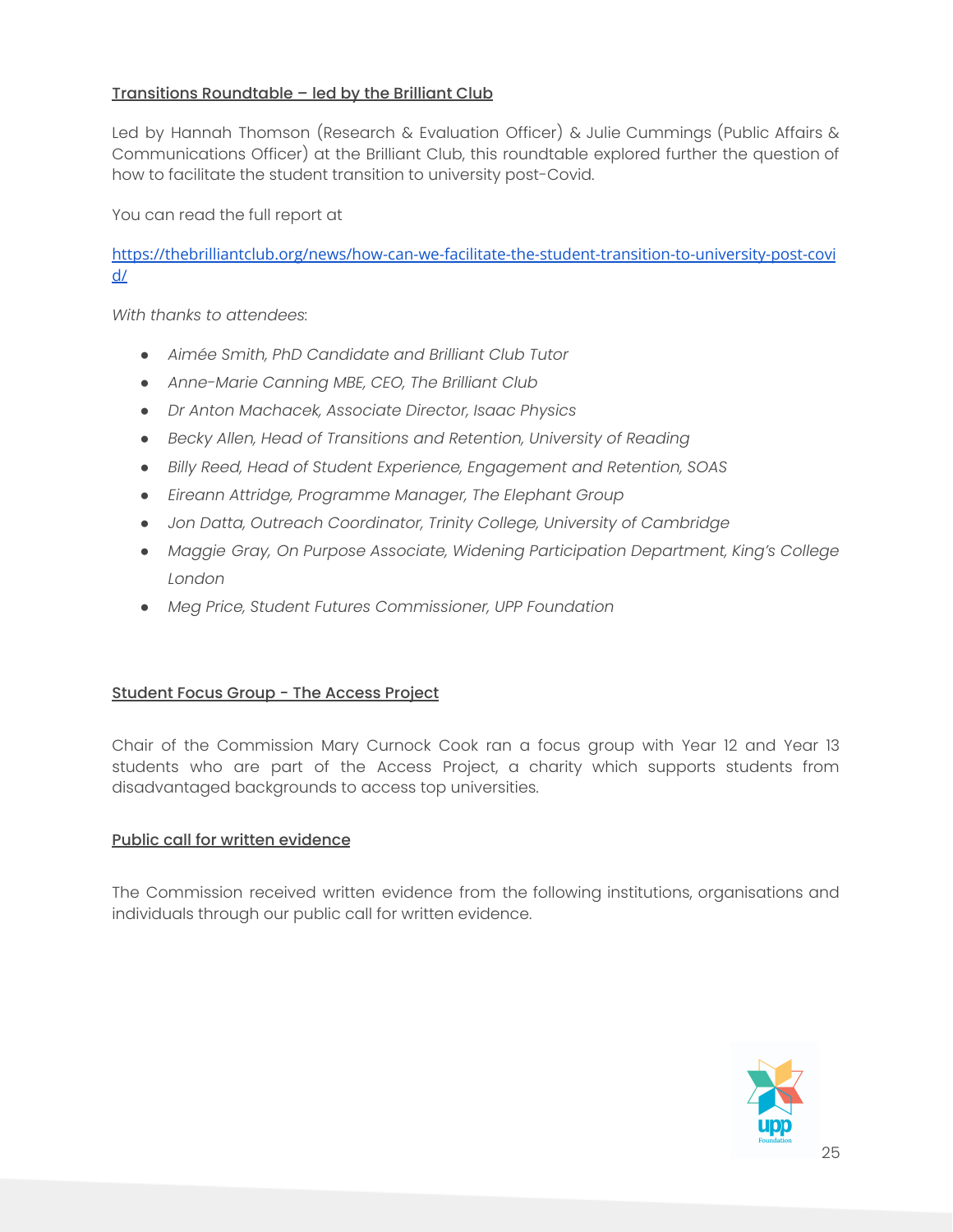We received 40 submissions including evidence from 10 universities, 9 students' unions from a broad spectrum of institutions, and 20 sector organisations including the OIA, UUK, JISC and UCAS.

Our call for written evidence remains open throughout the Autumn: please email studentfuturescommission@publicfirst.co.uk if you would like to find out more and contribute.

#### Next steps for the Commission

We will hold our third and final oral evidence session, on the theme of employability, at the University of Birmingham in October, as well as continuing to commission and publish case studies via the Student Futures Commission website.

We intend to keep the conversation about student futures live, collaborative and continuing, and we will be sharing new insights and best practice through the commission as the term progresses. Our final report will be published in January 2022.

If you'd like to follow our progress, please sign up to the UPP Foundation newsletter via [www.studentfuturescommission.org,](http://www.studentfuturescommission.org/) where you can also read the numerous special interest blogs we have published over the course of our work.

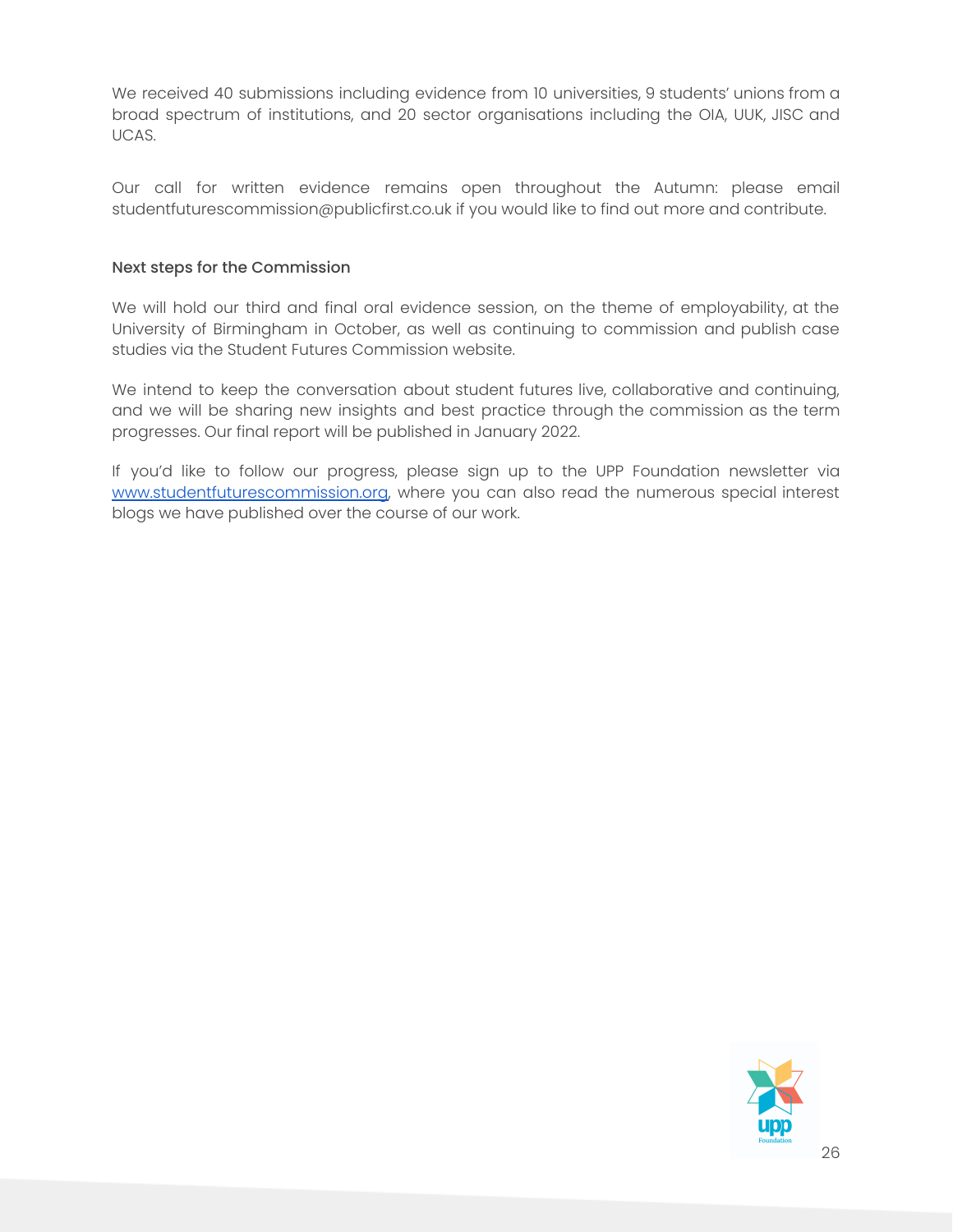## References

[1] [https://wonkhe.com/blogs/public-engagement-in-pedagogy-is-long-overdue/](https://wonkhe.com/blogs/public-engagement-in-pedagogy-is-long-overdue/?utm_content=buffere9856&utm_medium=social&utm_source=twitter.com&utm_campaign=buffer) and [https://www.hepi.ac.uk/2021/08/26/higher-education-institutions-are-right-to-innovate-teaching-deli](https://www.hepi.ac.uk/2021/08/26/higher-education-institutions-are-right-to-innovate-teaching-delivery-but-students-expectations-must-be-managed-to-avoid-disappointment/) [very-but-students-expectations-must-be-managed-to-avoid-disappointment/](https://www.hepi.ac.uk/2021/08/26/higher-education-institutions-are-right-to-innovate-teaching-delivery-but-students-expectations-must-be-managed-to-avoid-disappointment/)

[2]<br>[https://educationendowmentfoundation.org.uk/public/files/Remote\\_Learning\\_Rapid\\_Evidence\\_As](https://educationendowmentfoundation.org.uk/public/files/Remote_Learning_Rapid_Evidence_Assessment.pdf)\_ [sessment.pdf](https://educationendowmentfoundation.org.uk/public/files/Remote_Learning_Rapid_Evidence_Assessment.pdf)

[3] <https://www.universitiesuk.ac.uk/covid19/Documents/support-for-new-students-case-studies.pdf>

[4 [https://www.thetimes.co.uk/article/a-level-results-universities-will-have-to-fill-gaps-in-schooling-h6](https://www.thetimes.co.uk/article/a-level-results-universities-will-have-to-fill-gaps-in-schooling-h6njh9pv5) nih9pv5

[5] <https://www.universitiesuk.ac.uk/covid19/Documents/support-for-new-students-case-studies.pdf>

[6] [https://thebrilliantclub.org/news/how-can-we-facilitate-the-student-transition-to-university-post-c](https://thebrilliantclub.org/news/how-can-we-facilitate-the-student-transition-to-university-post-covid/) [ovid/](https://thebrilliantclub.org/news/how-can-we-facilitate-the-student-transition-to-university-post-covid/)

- [7] <https://www.thestudentroom.co.uk/showthread.php?t=7036460>
- [8]<br>The Student Room.
- [9] <https://www.universitiesuk.ac.uk/covid19/Documents/support-for-new-students-case-studies.pdf>

[10] [https://thebrilliantclub.org/news/how-can-we-facilitate-the-student-transition-to-university-post](https://thebrilliantclub.org/news/how-can-we-facilitate-the-student-transition-to-university-post-covid/)[covid/](https://thebrilliantclub.org/news/how-can-we-facilitate-the-student-transition-to-university-post-covid/)

- [11] <https://upp-foundation.org/student-futures-commission/news/student-drug-behaviour-in-2021/>
- [12] UCAS written evidence
- [13] UUK written evidence